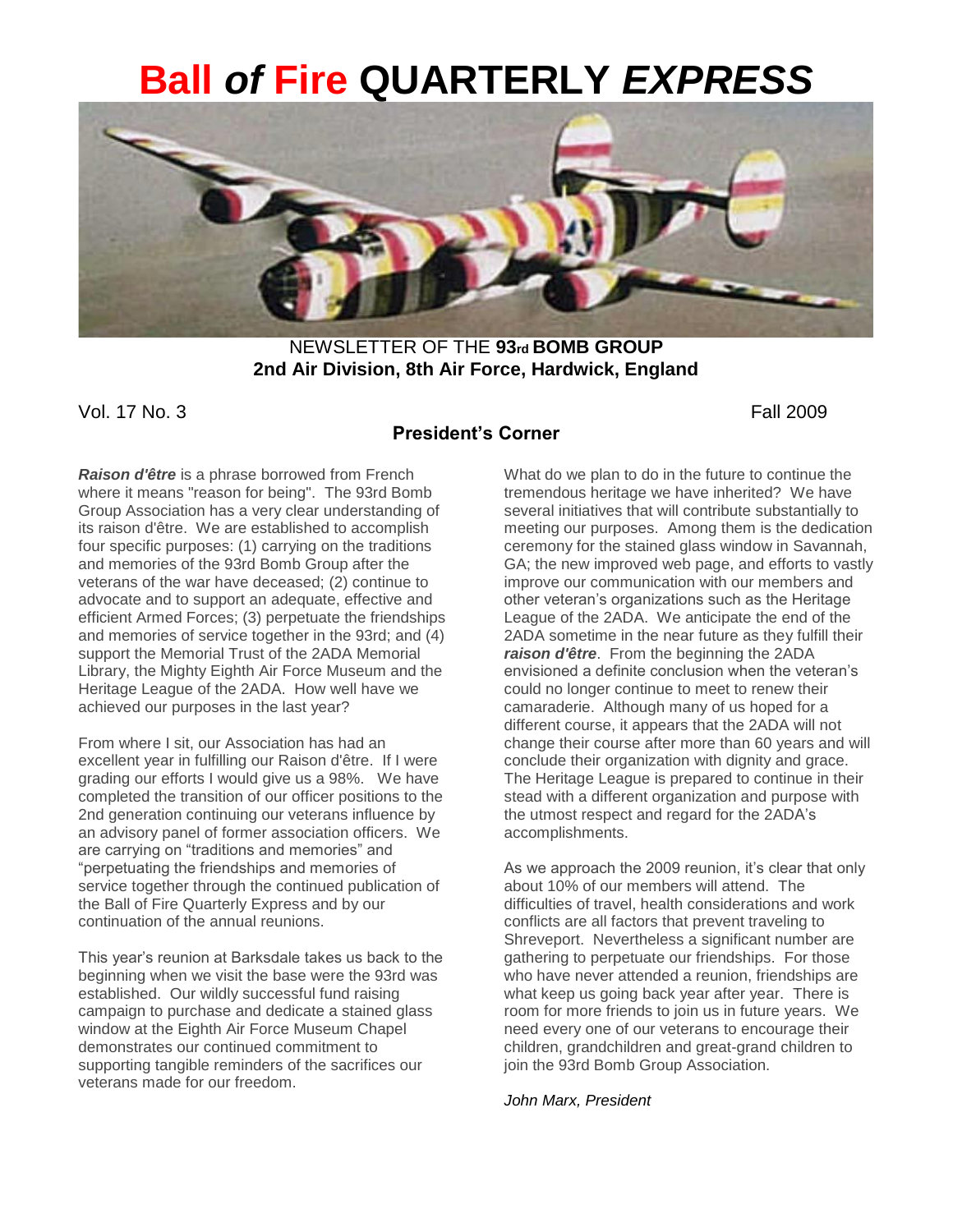### **93rd Bomb Group Association Annual Meeting October 24, 2009**

| Call meeting to order                                                                             | President/John Marx                                               |
|---------------------------------------------------------------------------------------------------|-------------------------------------------------------------------|
| Reading and approval of 2008 Annual Meeting                                                       | Secretary/Paul Levine                                             |
| Communications                                                                                    | President/John Marx                                               |
| <b>Financial Report</b>                                                                           | Treasurer/Jim Guddal                                              |
| <b>Ball of Fire Editor Report</b>                                                                 | <b>BOFQE Editor/JoAnne Sargent</b>                                |
| 2ADA Report                                                                                       | 93 <sup>rd</sup> Group Vice President<br>to the 2ADA/Charles Sill |
| 2009 Convention/Reunion Report                                                                    | Coordinator/John Marx                                             |
| <b>Committee Reports</b><br><b>Stained Glass Fundraiser</b>                                       | Paul Levine/Jim Guddal                                            |
| Old business:<br>Dedication of Stained Glass Window Savannah                                      | Paul Levine                                                       |
| <b>New Business:</b>                                                                              |                                                                   |
| Web Page Policy<br><b>By-Law Revision</b><br>Lifetime Membership<br>2010 & 2011 Reunion Locations | <b>Michael Sellers</b><br>John Marx<br>Jim Guddal<br>John Marx    |
| Nominating committee report                                                                       | Fernley Smith, Cal Davidson,<br>Paul Levine                       |
|                                                                                                   |                                                                   |

Election of officers

Adjournment

### **Proposed By-Law Changes**

If the Executive Committee approves the proposed By-Law changes, the membership will be asked to approve the recommended changes at the annual meeting at the October Reunion. The final document will be provided to all attendees at registration for review before the Business Meeting. In general the changes accomplish the following:

- **Incorporate the previously approved amendment into the document**
- **Expand the purpose statement**
- Eliminate the extra officer positions established so that we could have a veteran and a 2nd generation member serving together
- Establish the Convention/Reunion Coordinator Title and a Convention/Reunion Committee
- Add Article IX to formalize our web page
- Add Article X to provide guidance for dissolution.
- **Eliminate the outdated list of personal names of the officers.**
- Make editorial corrections.

If you have any questions about the recommended changes please contact John Marx, 412-327-1909 or by email at [109clearview@verizon.net.](mailto:109clearview@verizon.net)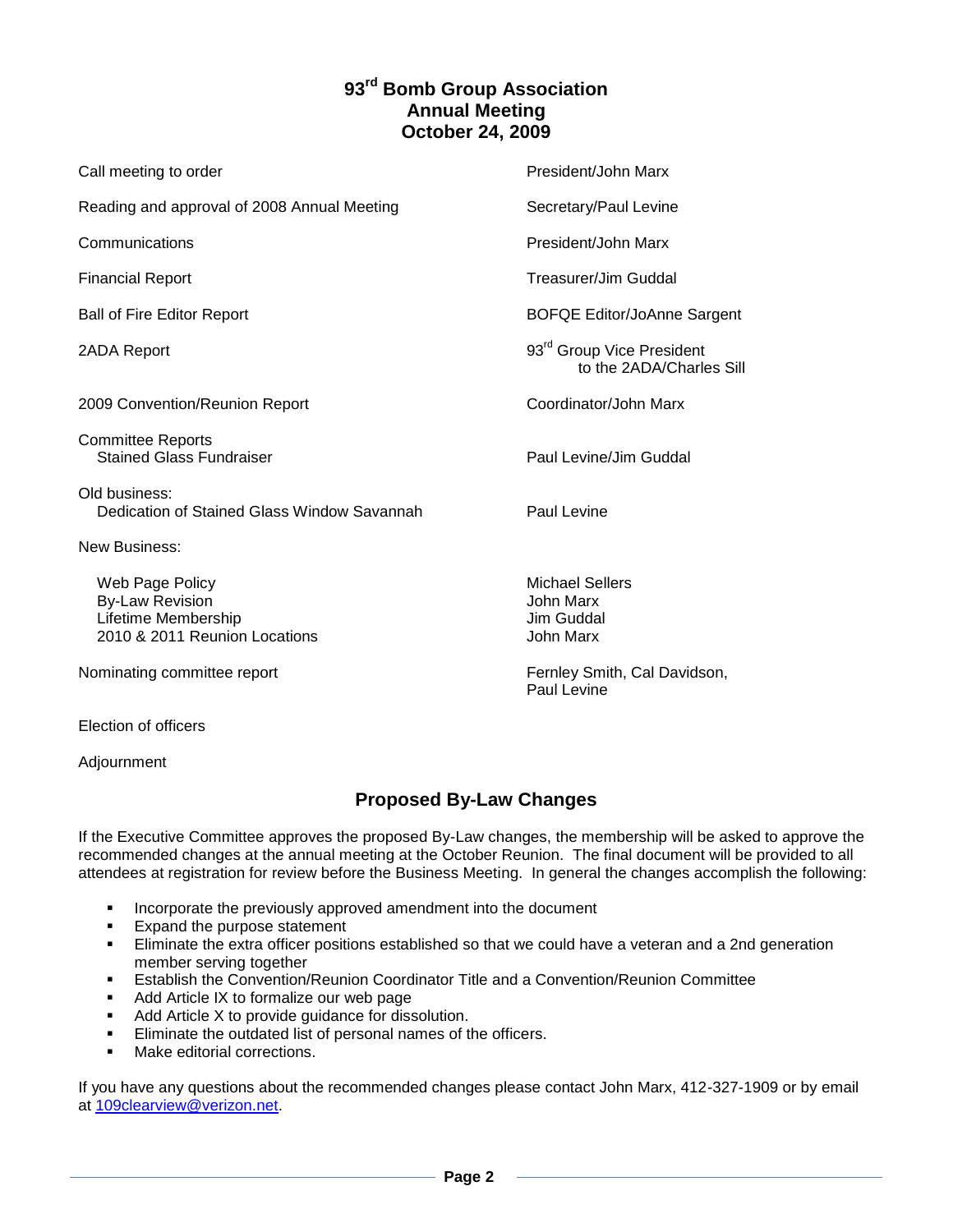### **Secretary's Report**

I met with Brian Mahoney, President of the Heritage League, on Sunday August 23rd in Chicago, where the 2nd AD was having their reunion. I met with Brian at the request of John Marx, our President, to find out where the Heritage League stands in regards to their relationship with the 2nd AD and gather Brian's thoughts on what their mission is over the next few years. Coincidentally, I also met John Lee and Jim Guddal there as well. Jim, Brian and I had a very pleasant conversation over lunch. Jim will have a report for our membership as well at our reunion in Shreveport.

I have 2 good pieces of news that resulted from Brian's and Jim's attendance at the 2nd AD meeting: 1. Jim was appointed the backup treasurer to the 2nd AD, as long as that organization exists 2. The Executive committee of the 2nd AD passed a consensus resolution to 'transfer their seat on the board of governors memorial Trust fund to "the Heritage League', so there will be a sustaining representation from the US on that board. The Heritage League will represent all of the 2nd AD Bomb Groups. (more on that below)

According to Brian Mahoney, the mission of the Heritage League is to work closely with all the BG's of the 2nd AD 2nd and 3rd generations, especially the

93rd, as we represent a model they strongly feel is effective and workable for all the BG's. Both the Heritage League's Board and the 93rd have the same common goals, i.e., Legacy perpetuation, planning, education, history research, and accessibility to data.

Brian informed me that the Heritage League wants desperately to work with the 93rd as well as those BG's to fulfill "our' mission. They want to set up a Stewardship program to work amiably and in cooperation with one another. The Heritage League has some ideas and plans on the drawing board that, personally, I feel has a great deal of merit, but I cannot comment on it until Brian is ready to release their program's for 'Future' Veteran Reunion's.

Brian plans on attending our reunion in Shreveport next month and he will have more to say about the Heritage League's mission and perhaps some of the planning they have in mind.

I look forward to seeing everyone in Shreveport, LA.

Best Regards, *Paul Levine, Secretary*

### **Treasurer's Notes**

Dear members, you have been really generous about sending in donations for the "Window" project with your dues. However, we are still a little shy of complete funding. Your officers agreed to advance \$1,935 from the treasury to complete the installation of this grand memorial to the 93rd BG in the chapel at the 8th Air Force Museum. This will be my last call for 2009 tax deductible donations and the opportunity for you to be part of a lasting legacy to "Ted's Traveling Circus".

**DATA BASE**: BOF Editor JoAnne Sargent and I are working to perfect our member data base. It is an ongoing effort with members changing addresses and e-mail contacts. Thanks for letting us know when your changes occur.

**WEB SITE**: The 93rd BG web site now has a "membership button". Please check it out and if you have any feedback, let me know. If you know of any veteran or next generation that is interested in joining up with us, thanks for referring them to the web site for membership requirements. Or, call me at 763.694.9058.

I am looking forward to seeing many of you in Shreveport!

*Jim Guddal, Treasurer*

### **2nd Air Division Association**

The year that just passed, during which I was President of the 2nd ADA was a very satisfying experience. I indicated from the beginning that I would work toward the younger generations being utilized more in areas of responsibility. We are doing much more now to achieve this goal. We did not

consider dissolution at our recent convention in Chicago, but the average age of our Vets is now 87 so that this action will have to take place in the next couple of years.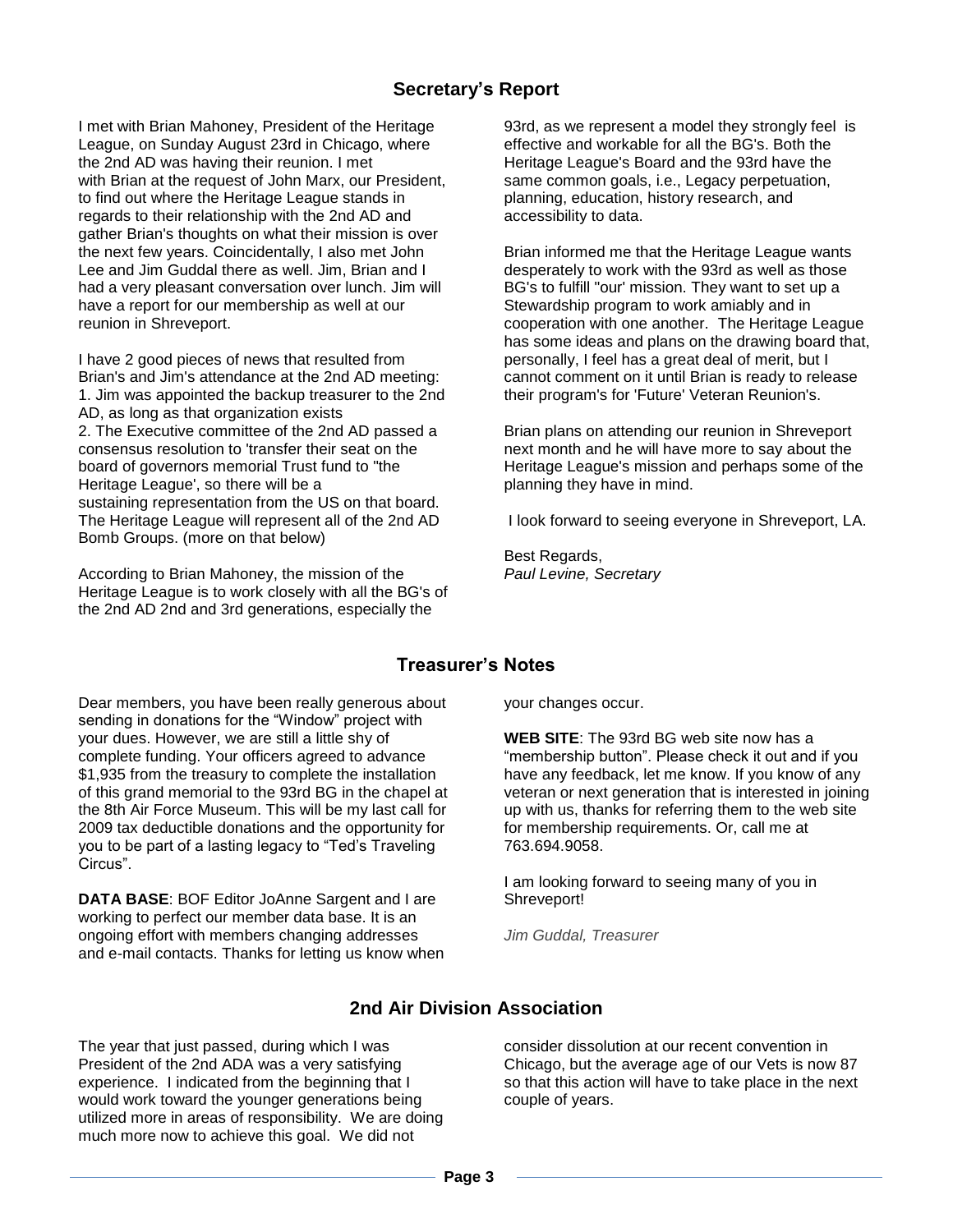I congratulate Dick Robert who is our new President of the 2nd ADA. I am confident that he will do a good job. He did a great deal as Executive Vice President to help me. He will prepare for the question of how to carry on the memory of the nearly 7000 members who not only died during WWll but also those who served and have since passed away.

The next convention of the 2nd ADA is being planned for New Orleans but the exact dates have not been established. It will most likely be earlier than October in order to obtain better hotel rates. I am confident that Dick Robert and Betty Lee, who is the convention chairperson, will address this in more detail.

We are looking forward to the 93rd reunion in Shreveport and hope that we can work out our schedule to be able to make it. We have already made reservations to go to England for Remembrance Day in November, so that there could be some conflict between the two.

I congratulate all those who are so active in the 93rd. I have used your dedication and outstanding efforts as an example of what we should do in the 2nd ADA. I also would like to express my thanks to those who attended the 2nd ADA convention in Chicago. Those in attendance were: Jim Guddal, George Johnson, William Sargent, and Kim Moore. We were happy to see Paul Levine who came later to talk with the Heritage League President, Brian Mahoney.

Thank you all again for your support.

John Lee, Past President 2nd ADA

### **93rd Bombardment Group Website**

It's been a good summer and Michael Sellers has been busy. He's been working on the new redesign for the 93rd Bombardment Group website. His goal is to completely have every page redesigned by the '09 reunion in Shreveport, LA. Hopefully the group will be able to get a first hand peek at some new features the website will offer. Michael wants the group to add comments and suggestions to make the site even better. Speaking of the reunion, he is also going to be setting up his interview booth again. So if vets and family members are interested - he'd love for you to swing by and chat a little. Also keep a look out for him at the banquets and city tours - he'll be documenting your every move there too!! On a final

note - he's just returned from Los Angeles and assisted one of our fearless organizers, Joe Duran, in transferring some long lost 8mm film footage from the war. A nephew of Harold "Hap" Kendall, a B-24 copilot (then later, pilot) in England and North Africa sent Joe some footage that Hap shot. Michael set Joe up with a transfer facility in L.A. and was surprised and amazed what they found. Joe and Michael plan to show the footage at the reunion and hopefully get the vets to really start fitting the pieces together at what they're seeing. See you at the reunion!

*Michael Sellers, Webmaster*

### **Attention 93rd Bomb Group Veterans**

As we have done at previous reunions, an opportunity to record your memories for future generations is planned. Our own, Michael Sellers, is continuing his interviews with anyone who is willing to talk about their experiences during the war and how they have lived their lives since. Plan to spend some time talking to the camera and your great, great, great, great grandchildren! Michael will coordinate interviews throughout the reunion.

This year we have agreed to allow the Shreveport Times Military Reporter, Mr. John Prime, to interview any veteran who volunteers. He is the co-author of a book about Barksdale AFB written with the former  $2^{nd}$  Bomb Wing Historian, Shawn Bohannon, and the 8<sup>th</sup> Air Force Museum Director, Buck Rigg. Mr. Prime is particularly interested in meeting those who served with the 93<sup>rd</sup> at Barksdale AFB prior to overseas deployment. If you are interested in discussing your experience you can contact Mr. Prime at 318-459-3250 or email at jprime@gannett.com.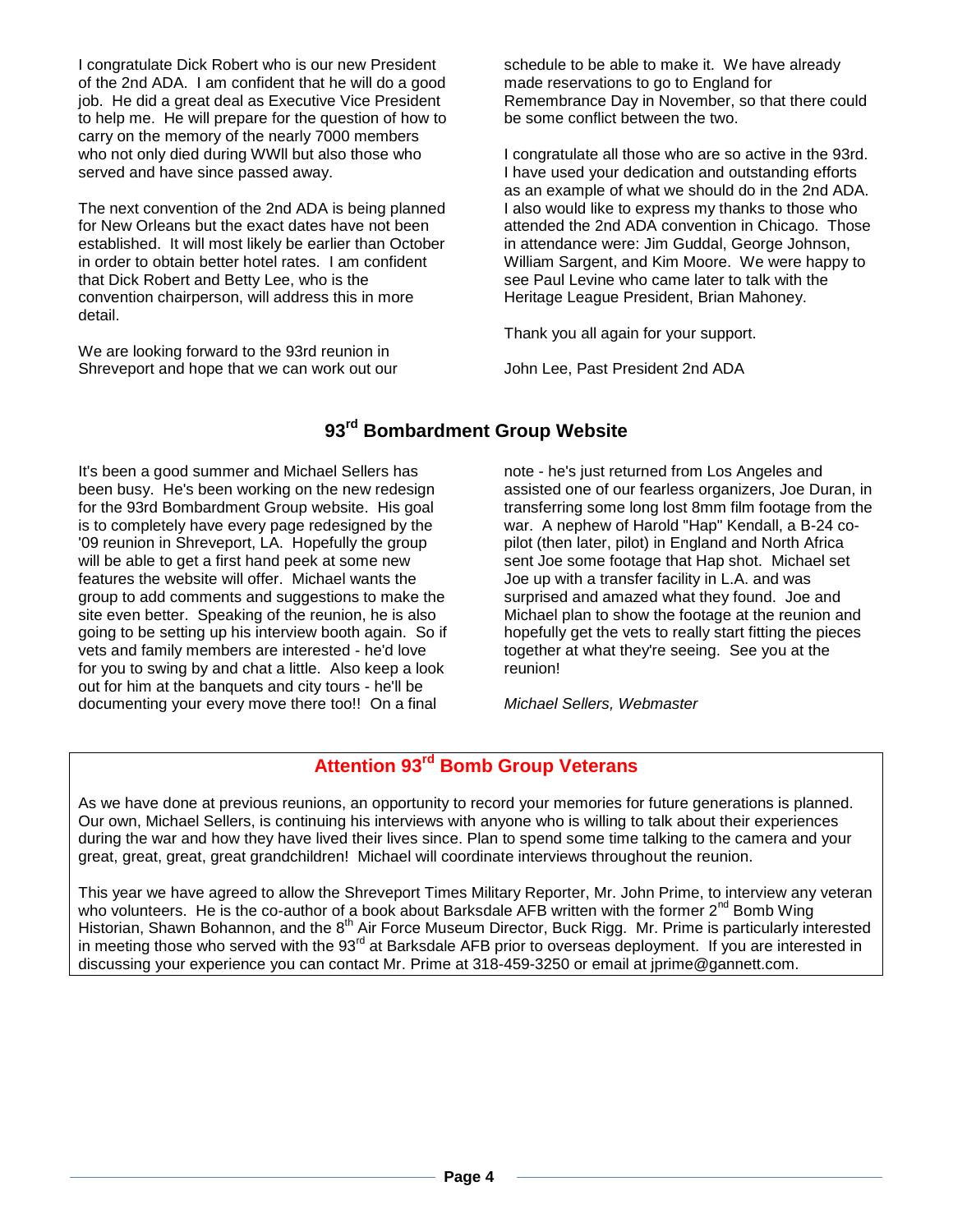### **Stained Glass Memorial Project for the 8th AF Museum in Savannah**

It is my pleasure to report to the Board of Directors and General Membership that the Stained Glass Window & Door Project has been completed and paid for through the many generous donations from our own veterans, members, family members and friends. The 93rd BG Assoc. deeply appreciates all those that took the time to donate whatever they could as a gift of remembrance that will be displayed for many years to come.

The 93rd Board is currently working on a special dedication ceremony to be held at the 8th AF Museum (Chapel) in Savannah, Ga., hopefully before

the end of the year or early 2010. A special acknowledgement of all the donors and those that they are honoring will be on display. Details will be forthcoming in the very near future.

We will be contacting all those that made donations to please contact Joanne Sargent or Paul Levine *if they did not stipulate an honoree with their donations.*

*Paul Levine, Secretary*

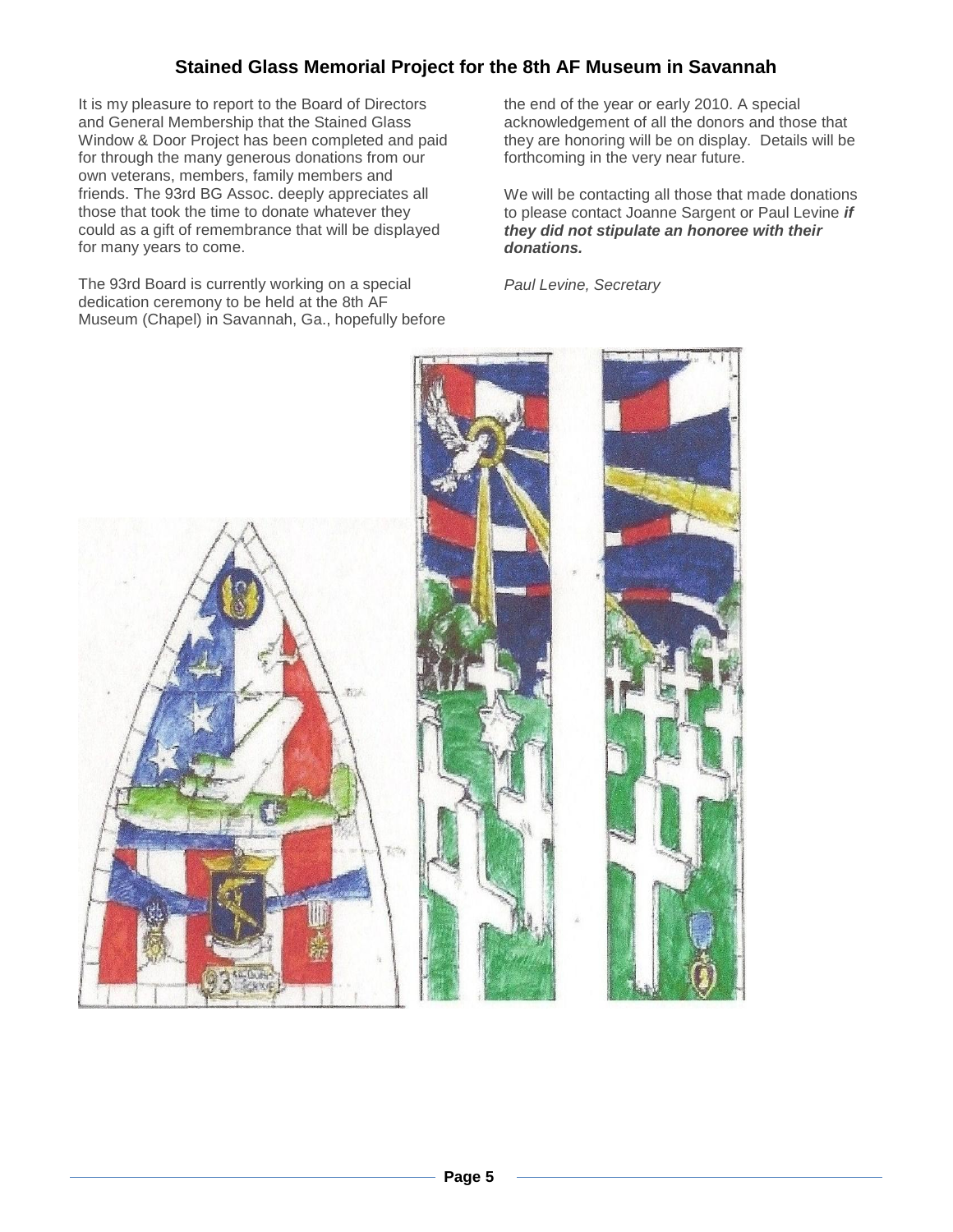### **93rd Bomb Group Reunion October 22 – 26, 2009 Shreveport & Barksdale AFB, LA Schedule of Events**

### **Thursday, October 22**

1:00 PM – Reunion Committee Meeting 2:00 PM – Registration – Homewood Suites Hilton 6:00 PM – Complimentary Manager's Reception/Dinner Buffet 6:00 PM – This N That Barbershop Quartet (until 7:00 PM) 7:30 PM – Welcome Program - Master of Ceremonies – Paul Levine Schedule Review – Red River (Hospitality) Ballroom –  $2<sup>nd</sup>$  Floor 7:45 PM – Web page Demonstration – Michael Sellers 8:00 PM – Membership Report – Jim Guddal 8:15 PM – 93rd Historian's Presentation – Don Morrison 10:30 PM - Red River (Hospitality) Ballroom Closed

### **Friday, October 23**

6:00 AM - 9:00 AM - Complimentary Breakfast Buffet 9:30 AM – Educational Program (for all ages) – Gerald Veteto,  $93<sup>rd</sup>$  VP 11:30 AM – Subway Lunch in Red River (Hospitality) Ballroom 1:30 PM – Bus departs for Barksdale AFB 2:00 PM - Tour of  $8<sup>th</sup>$  Air Force Museum and Barksdale AFB – 30-minute Movie 4:30 PM – Reception at  $8<sup>th</sup>$  Air Force Officer's Club 5:30 PM –6:30 PM – Dinner at Officer's Club, Dedalion Room 5:30 PM – Color Guard from Barksdale AFB 7:00 PM – Guest Speaker – MG Carpenter 8:30 PM – Bus Returns to Hotel

### **Saturday, October 24**

7:00 AM – 10:30 AM - Complimentary Breakfast Buffet 10:00 AM – 12:00 PM –  $93<sup>rd</sup>$  Business Meeting 12:30 PM – Box Lunch at hotel 1:00 PM – Enroute to Barksdale Air Force Base 2:00 PM - Flight Line Visit & B-52 Tour –  $93<sup>rd</sup>$  Bomb Squadron 4:00 PM – Enroute to Restaurant – International Buffet – Sam's Town 4:30 PM – Dinner & Casino 7:00 PM –Enroute to Hotel 10:30 PM – Red River (Hospitality) Ballroom Closed

### **Sunday, October 25**

7:00 AM – 10:30 AM - Complimentary Breakfast Buffet 11:00 AM – Buses depart for Red River District/Louisiana Boardwalk 11:30 PM – Lunch on your own 1:00 PM – Buses depart for the American Rose Center 1:30 PM – Visit American Rose Center 3:00 PM – Buses Return to Hotel 6:30 PM – Catered Dinner in Red River (Hospitality) Ballroom 7:00 PM – Memorial Service and Program

### **Monday, October 26**

6:00 AM - 9:00 AM - Complimentary Breakfast Buffet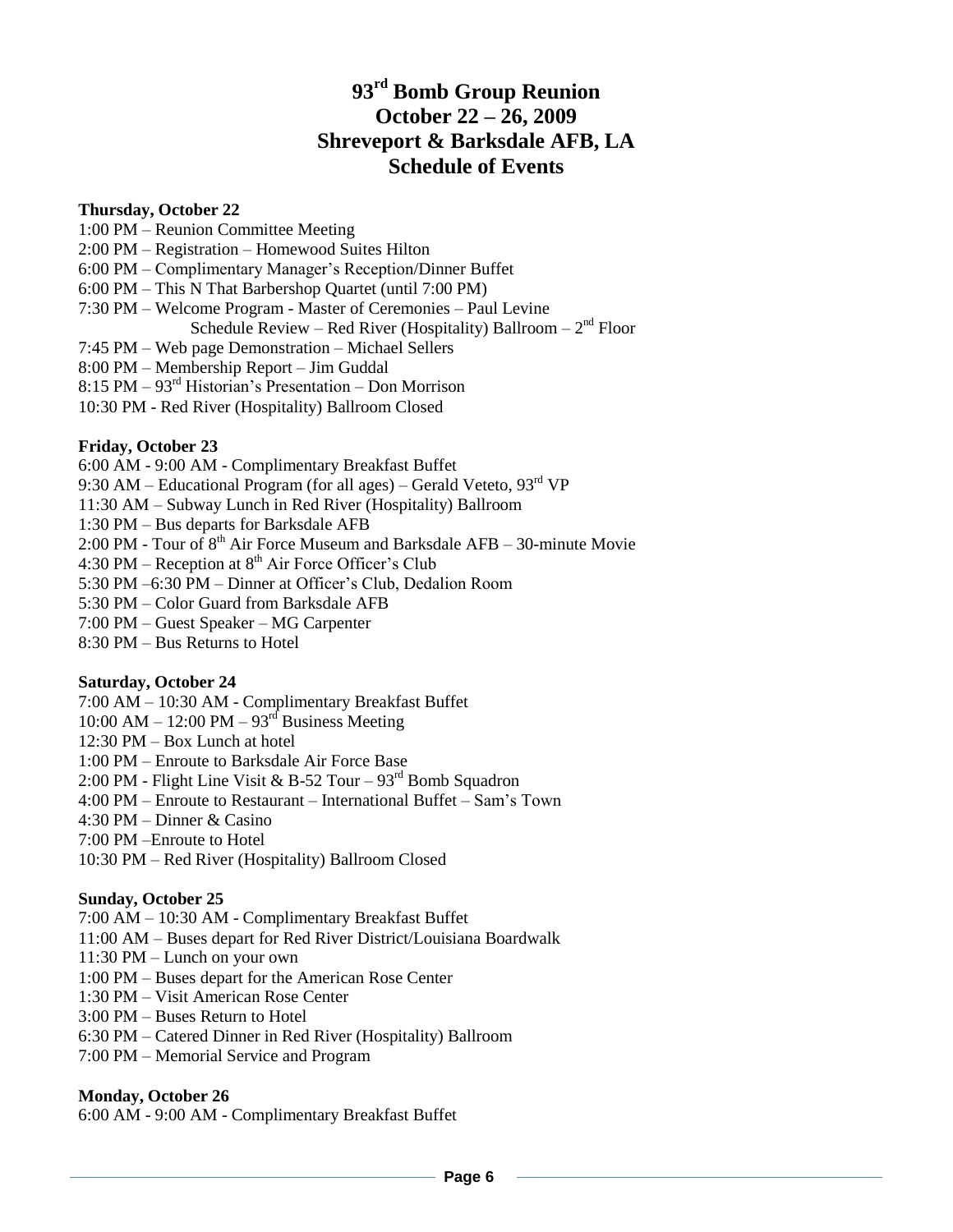### **For any questions regarding the October reunion, please contact:**

Joe and Phyllis Duran 309 E. Santa Paula St Santa Paula, CA 93060 Phone: (805) 525-4681 Email: [dogpatchraider@gmail.com](mailto:dogpatchraider@gmail.com)

For those attending the reunion---make plans to be present for our opening dinner. While we enjoy the hotel's Manager's reception, "This N That", a barbershop quartet, will get our feet tapping and our hearts soaring. Featuring:

### **THIS N THAT**

### Members of the

Northwest Louisiana Chapter

Of the

Barbershop Harmony Society

Formally, the

**S**ociety for the **P**reservation and **E**ncouragement of

**B**arber **S**hop **Q**uartet **S**inging in **A**merica

The "THIS N THAT" Barber Shop Quartet is officially registered with its parent society and has performed extensively in Louisiana and Texas. Their repertoire includes Barber Shop Standards, Gospel, Doo Wop, Hymns, Disney, Broadway Show tunes, Popular and Patriotic songs. They have performed for audiences of over 500 to single honorees, including diverse venues like Engagement parties, Birthdays, Reunions, Valentines Day surprises, Churches and Funerals. Our members are: Wendell Glass - Tenor; Montie Dalton - Lead; Wendell Glass lll - Baritone; Bob Heverly - Bass. We are three generations of singers and no matter what type of music you prefer, we will entertain you by our easy style and the ringing chords of THIS N THAT.

### **Candidate Cities for 2010 93rd Bomb Group Reunions**

Where will the 93<sup>rd</sup> land for next year's reunion? That question will be answered by the members at the business meeting in October. But, would you like a sneak peak at the candidate cities? Well here they are in state alphabetical order:

Tucson, Arizona Monterey, California

Washington DC Portland, Maine

Buffalo, New York Seattle, Washington

We'll provide additional information about each city at the reunion and ask the members to vote on a 2010 and 2011 city. Next year, we will pick the 2012 city and so on--so we are always working on the current year and the following year reunions.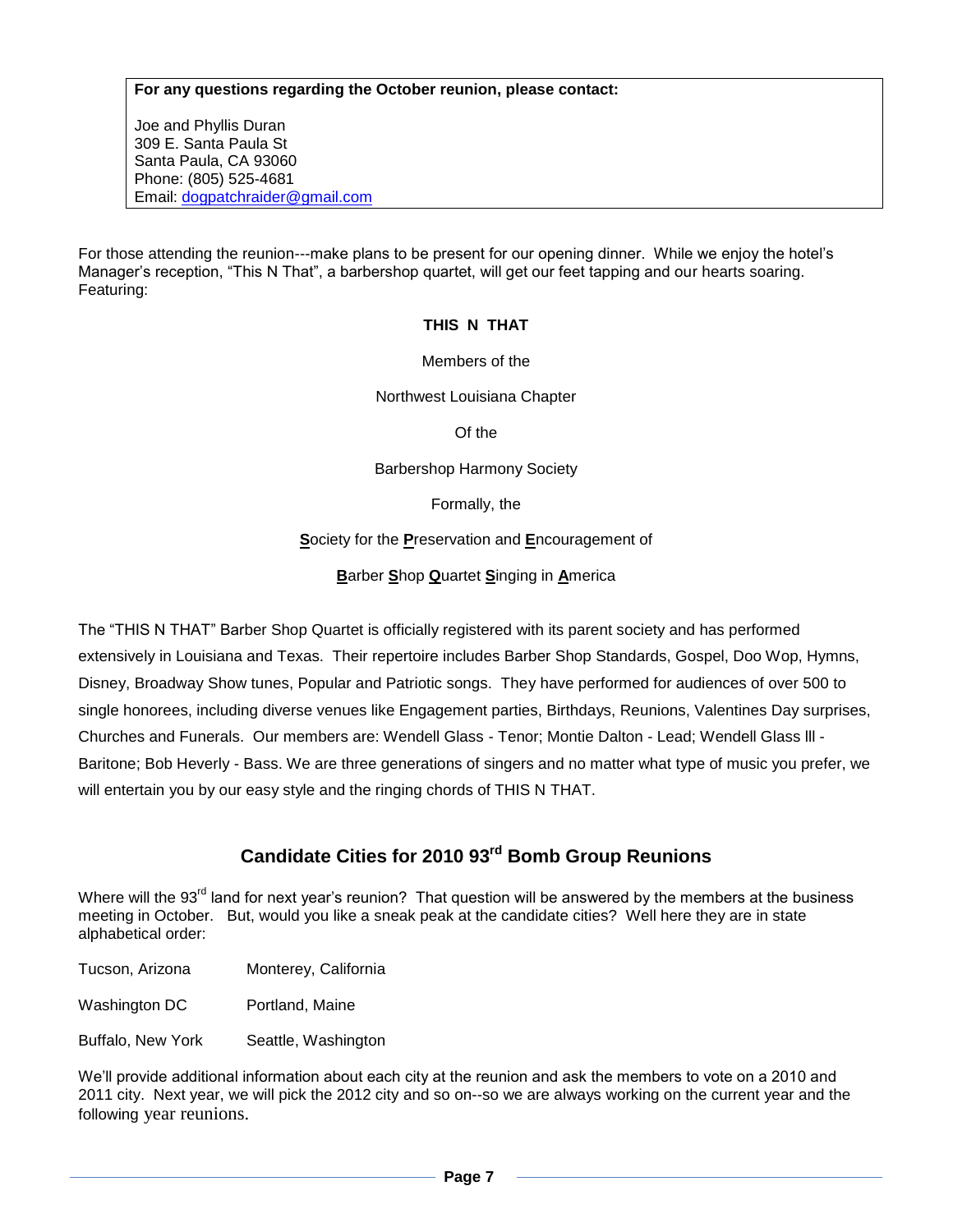### **2008-2010 Officers**

| President                             | John Marx            |
|---------------------------------------|----------------------|
| <b>President Emeritus</b>             | Paul Steichen        |
| <b>Executive Vice President</b>       | <b>Gerald Veteto</b> |
| Secretary                             | Paul Levine          |
| Treasurer                             | Jim Guddal           |
| Editor of the Ball of Fire            | JoAnne Sargent       |
| Associate Editor of BOF               | Vacant               |
| <b>Conventions Director</b>           | John Marx            |
| <b>Associate Conventions Director</b> | Kent Jaquith         |
| Historian                             | Don Morrison         |
| Associate Historian                   | Vacant               |

### **Advisory Board**

| Past President             | <b>Fernley Smith</b> |
|----------------------------|----------------------|
| Vice President to the 2ADA | <b>Charles Sill</b>  |
| Assistant VP to the 2ADA   | Vacant               |
| <b>Past Treasurer</b>      | Cal Davidson         |

### **Additional Critical Positions**

| Graphics/Media             | Kent Jaquith           |
|----------------------------|------------------------|
| <b>Documentary Project</b> | <b>Michael Sellers</b> |
| Photographer               | <b>Bill Sargent</b>    |
| Webmaster                  | <b>Michael Sellers</b> |
| <b>Reunion Committee</b>   | Phyllis & Joe Duran    |
|                            | <b>Fred Weir</b>       |

### **Folded Wings**

We are sad to report two of Richard Throusdell's crew passed away.

#### **Lt. John Kerler**

Lt. John Kerler was a pilot with the 328<sup>th</sup> and he passed away in March 2009. He was originally from Burlingame, CA. Lt. Kerler was the first to report to Harwick interrogators, "It was 1250 hours, 25,000 feet, just after bombs-away" when Lt. John R. Cadle's piloting No. 456-m was hit.\*

\*Ted's Travelling Circus by Carroll (Cal) Stewart

### **Paul Myers**

Paul Myers was a waist gunner with the 328<sup>th</sup> and he passed away in August 2009.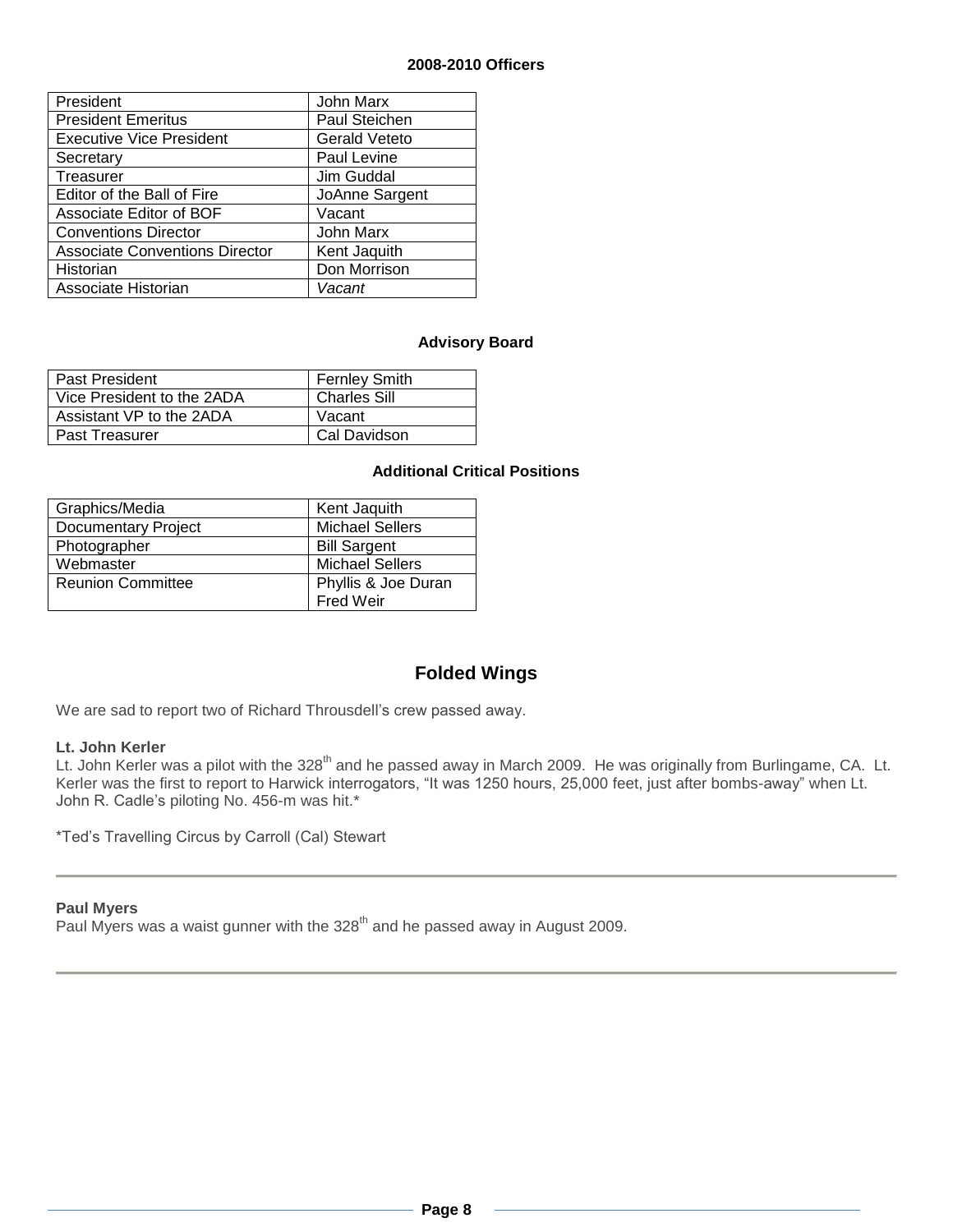## **Letters to the Editor**

From: bulge@hotmail.com To: joyridecp@msn.com; webmaster@93rdbombardmentgroup.com Subject: WW2/Sroubek/93 BG Request Date: Sun, 17 May 2009 11:36:13 +0000

Dear Sir, Madam: Please assist me in regard of the following. I do research about US servicemen that were killed in WW 2 and are/were buried in the US Military Cemetery in Holland, near where I live. I am searching information about and in particular a picture from:

Pravdomil Sroubek (or Srowbek), Staff Sergeant. He was killed in action December 22, 1943. His Army service number: 35324375. He was from Cuyahoga County, OH, born 1917. In particular I am seeking a picture from him. There may have been some kind of article in a newspaper in 1943, or in a yearbook. Any info/help will be welcome. Can you help? Thank you in advance, best regards from Holland, Antoine Nouens [bulge@hotmail.com](mailto:bulge@hotmail.com)

From: drs@execpc.com To: joyridecp@msn.com CC: circus@93rdbombardmentgroup.com Subject: 93 BG Request - Connie SR# 42-7682 Date: Tue, 28 Jul 2009 00:10:32 -0500 Hello,

I stopped in at your website a few months back, but your plane list was off-line. I came back tonight and saw that the list was now posted.

I have some questions about a plane that I believe flew missions for the 93 BG during the spring and summer of 1944. Later, it was transferred in the fall of 1944 to 8 466th 785 (2U L+). This plane was Connie (FO 42- 7682). My father flew the nose on Connie's last two missions (30 March 1945 and 31 March 1945). On March 31 they crashed Connie in Holland while returning from Brunswick. Connie never flew combat again, but was salvaged.

I see in your plane list the following: 27682, 862, O/P, 409, YM, Connie? / Blasted Event?, H, OD

I have 3 pictures of Connie with the 466th that I gave to the 466 BGA and that were published in their history book "Attlebridge Arsenal".

I would love to get some history of Connie with the 93 BG.

Tom Brittan (466th?) added this info to several pictures of Connie on b24bestweb.com:

From: jjackg1@verizon.net To: joyridecp@msn.com Subject: Re: 93rd BG Newsletter - Summer 2009 Date: Tue, 30 Jun 2009 13:00:10 -0400

Hi JoAnne and Bill,

**Originally 8 93 329 (RE O). Equipped with G-H and flew as lead (provided with crew by 93rd BG) with many different 2nd BD Groups during the spring and summer 1944. Transferred in the fall 1944 to 8 466 785 (2U L+). Crash-landed in the Netherlands 31 Mar 45 and was salvaged.**

I can vouch for the crash as I have the photos of Connie in the Holland farmers field (about 20m from the Arnhem Bridge), and the 466th History the "The Attlebridge Diaries" has a memoir written by my father's pilot (RA Dibbell), about the day they crashed.

Does your group have any information on Connie and its missions?

Seeing as the manufacturing date was 1942, I have to imagine that it flew quite a few missions BEFORE it made it to the 466th. Several pilots in the 466th have been quoted as saying that Connie was their favorite plane. It flew missions #159 thru #218 (crashed), so that works out to 59 missions with the 466th. No wonder the pilots liked this plane, as it came back 58 missions in a row!

I can send you all the pictures of Connie that I have, if you'd like them. I would love to discuss this plane with your historian.

Thank you,

David Swoboda

We have never met, but at present my doctors and the V. A. are keeping me busy with appointments, but I am hoping it will be clear up in time for the reunion. My name is Jack Greco, cell phone 727-515-2819, connection our crew was transfer to the  $93<sup>rd</sup>$  329 SQ. from the 446<sup>th</sup> Bomb GP we were to fly and lead the way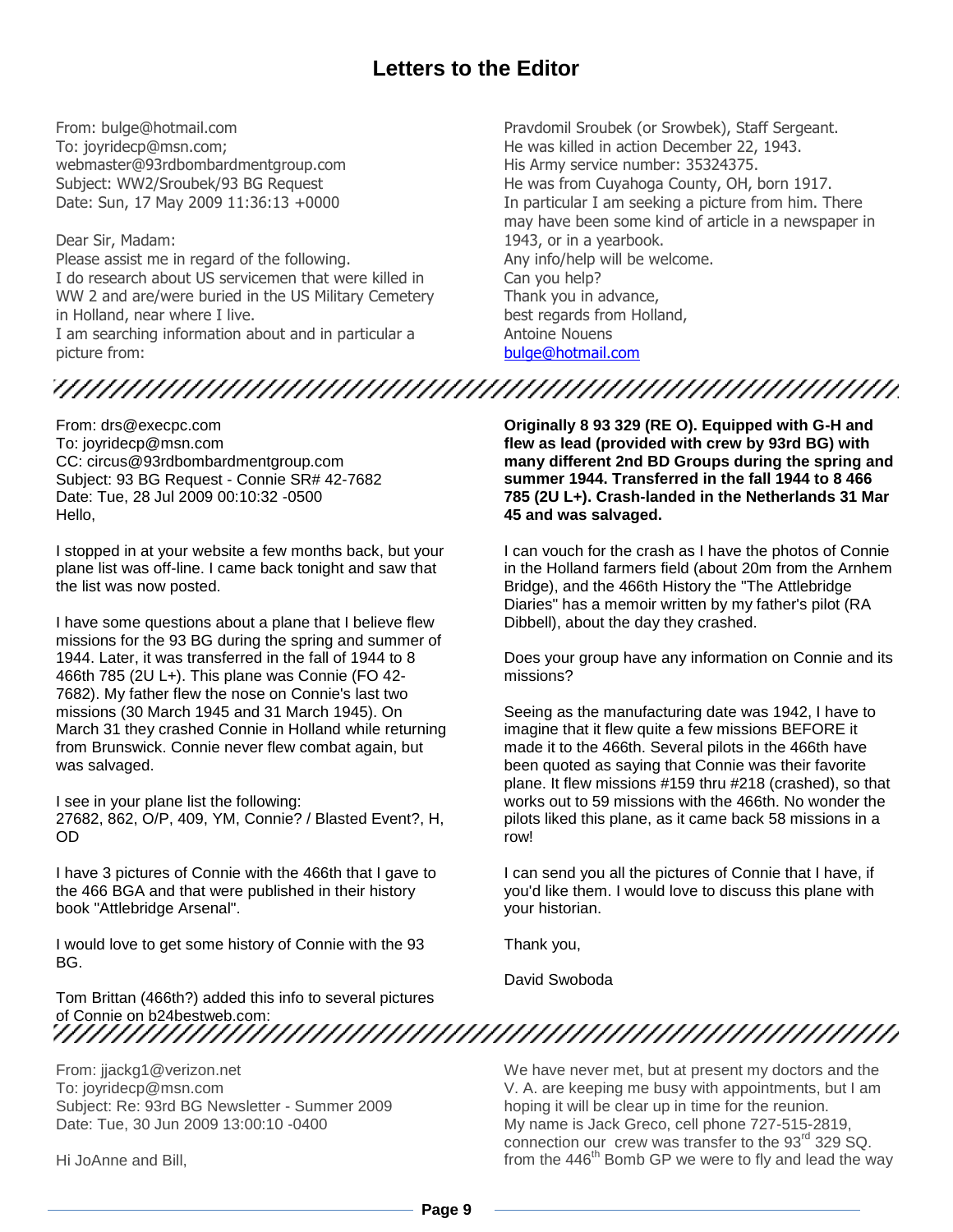to the target and then drop colored smoke trailers with our bombs. Other 24s would follow and drop their bombs on the smoke trailer, if I am correct.

Here is a picture of my crew and plane we had to leave behind, when we transfer Nav. Eugene Rosen, top row

Date: Sun, 5 Jul 2009 18:40:09 -0700 From: americancrooner@yahoo.com Subject: 93 BG Request To: [joyridecp@msn.com,](mailto:joyridecp@msn.com) [webmaster@93rdbombardmentgroup.com](mailto:webmaster@93rdbombardmentgroup.com)

My name is George Petrilyak Jr and I am writing because my father was a member of the 93rd and I'd like to have him included on your site, as well as try to find anyone still alive who may have known him. Many details of his military service were lost and I am trying to get an accurate record for our family. I do have a copy of his discharge as well as a partial copy of his enlistment record. He died on January 1st 2004 at age 79.

George Petrilyak was a B-24 Radio Operator and Aerial Gunner in the 8th AF, 2nd Air division, 93rd Bomb Grp, 409th SQ. Serial #13099873 Rank was Technical SGT. His call sign was "Thrufare" Code: YM

He enlisted on June 13, 1942 in Hazleton, PA. He was in training for the next year, as follows:

Camp Lee, VA for Processing Biloxi, MS at Kessler Airbase for Basic Training Scottsfield, IL for Radio Training Fort Meyers, FL for Gunnery School Salt Lake City, UT where assigned to crew and completed first of final 3 phases of training Tuscon, AZ for phase 2 final training Big Field, TX for phase 3 final training

He then went to Maine where he prepared to go overseas, which he did in June 1943. He flew 26 missions from July '43 - Feb '44. He described an incident where on one of his earlier missions his plane took a nose dive but they recovered and the entire crew survived. I cannot say for sure this was the Aug 1st Ploesti raid, but I he told me he participated in it and I am trying to verify.

Subject: Crew photos Date: Sat, 1 Aug 2009 20:42:57 -0500 From: kerry.fox@shell.com To: joyridecp@msn.com

My father was the navigator on Dick League's Greyhound Express.

Enclosed are two photos with the captions my Dad

2nd from left and I keep in touch. Our pilot passed away a few years ago. No one seems to know anything about the co-pilot Thurlkill. I'm 3<sup>rd</sup> from left lower row.

See picture My Crew Picture in 93<sup>rd</sup> BG Web info

From March 1944 to end May 1944 he was back in the US in Atlantic city. He then re-enlisted and on D-Day was en route back to Hardwick in England. He then flew 21 more missions from mid June 1944 - October 1944 before he was honorably discharged in April 1945.

I know that he was a member of the DAV, due to I believe re-current headaches he got that began not long before he was discharged. He never received a purple heart, however I think his air-hose was shot at some point during a mission and he passed out. Luckily for me one of his crew mates got him air. I have no information on who that was.

He also spoke of a friend named Dale Akers. He was also from PA, and arrived in Europe with my father.

Any information anyone could provide would be greatly appreciated. I don't know any of the names of the planes he flew in, however I believe he said there were several.

I have attached 3 photos.... his portrait, one of his crew, and one I believe of him with his friend Dale. In the crew shot, he is in the front row, second from the left. In the picture with his friend, he in on the left. I found it a bit unusual that the crew photo was not in front of a plane, and I have no idea where it was taken. Looks like some sort of screened porch in the background. Any ideas?

I would greatly appreciate your including the photos on your site. Hopefully someone may recognize him. I have included my phone # if for any reason you would like to speak with me directly.

Thank you again, and I look forward to learning more. George Petrilyak, Jr (727)403-0146

> wrote on the back of each picture (also the jpg file name) "Our Crew, Hardwick 1943" (not standing in front of their aircraft - according to Mr. League) and "Ivan, Nick & crew, All KIA August 1, 1943 Ploesti, Rumania" (Jose Carioca).

<<Our Crew, Hardwicke June 1943.jpg>>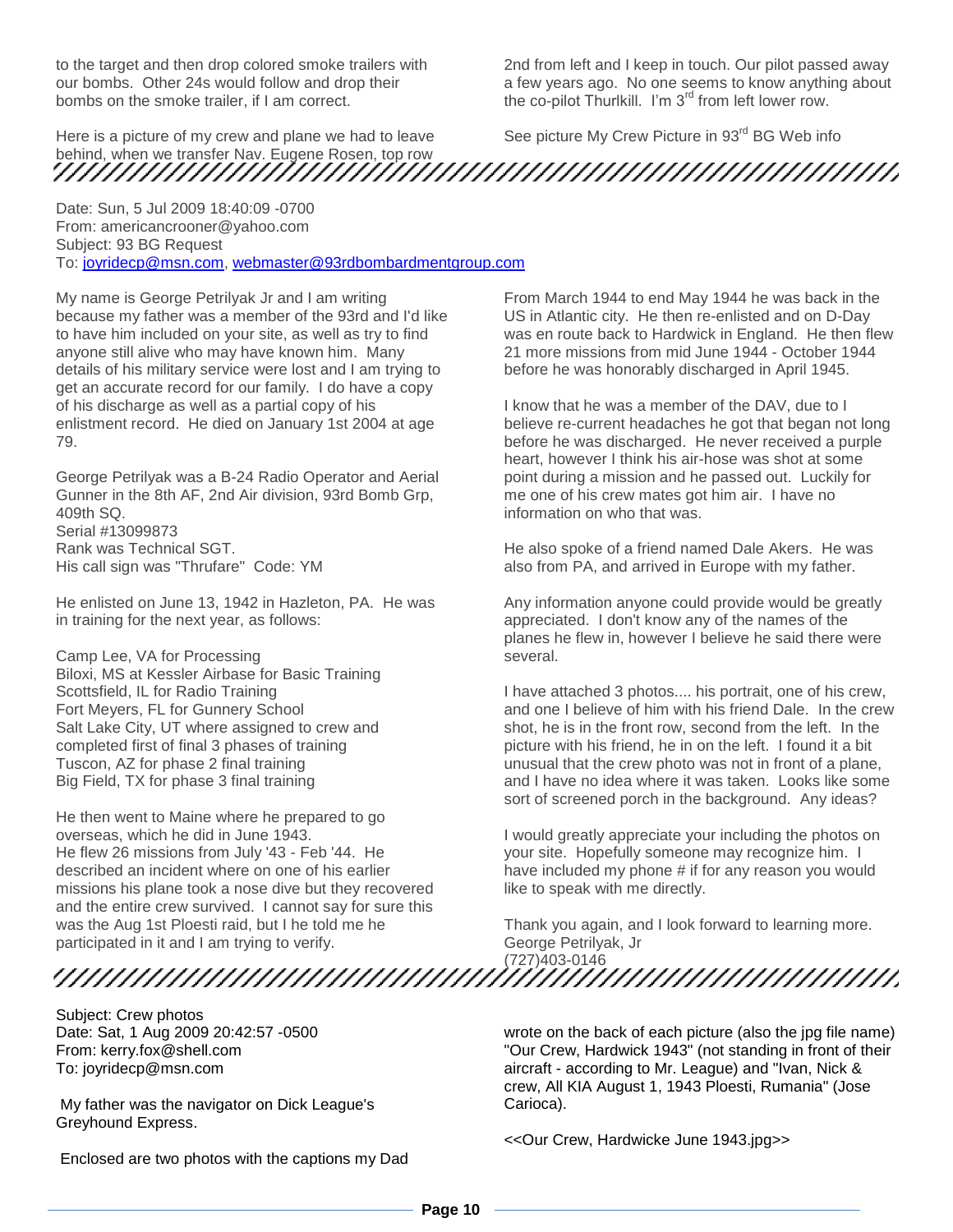<<Ivan, Nick & crew All KIA Aug 1, 1943 ploesti, Rumania.jpg>> Room 214 Office - 504-728-5167

Date: Thu, 6 Aug 2009 18:09:59 -0700 Subject: Re: FW: Crew photos To: joyridecp@msn.com CC: kerry.fox@shell.com; k8qgc@aol.com; doniac1967@sbcglobal.net; fernleybud@yahoo.com; mtsellers@mac.com

Kerry,

Great photos! Is your Father still with us. Can you ID him in the crew photo?

To: joyridecp@msn.com Subject: Re: 93rd BG Database - Your Input is Requested Date: Thu, 30 Jul 2009 10:56:31 -0400 From: cwwjr99@aol.com

Hi JoAnne,

To start, I am niece to SSgt James V Roberts who was a tail gunner, on the A/C 41-24122 - Missouri Sue. According to part of the MACR, the plane he was on was damaged and had to ditch on a mission to the U-boats at Brest. The plane and its crew went MIA on April 16, 1943. Also according to part of the MARC, the pilot of a spitfire who was there protecting it, claimed they were all seen in raft and were thought to have been able to make it to shore.

There is a interesting article in the Volume 4 no. 1 Spring of 1996 Ball of Fire Quarterly Express. On the front page 3rd paragraph, of this volume it claims, graves of the 10 crew members including my uncle were found by villagers of Melle. Before I started doing research on my uncle, my Dad had no idea that there was this information published to make claim about graves of the

Date: Sun, 2 Aug 2009 16:17:14 -0700 From: piznal27@sbcglobal.net Subject: ted's flying circus/409 To: joyridecp@msn.com

My uncle was Harold k. Kendall, he was the Captain of the B24, named "Lucky", S/N 41-242125 .He was in Teds flying circus in the 409. I have a few photos,they were taken by Ivan Dmitri, who wrote "Flight to Nowhere". Ivan sent the photos and a copy of the book to my uncle , as my uncle was in the book , about the Ploesti Raid in August 1943.I do not have the book, I read it , abook from a college library. The Ploesti Raid was my uncles 30 mission after the mission , my uncle , Kerry Fox CAO Auger TLP Cell - 504-250-2789 Fax - 504-728-5200

From: dogpatchraider@gmail.com

Dick League is still with us and has been very helpful with family and friends of the 93rd BG. I spoke with him a few weeks back and he is still getting around!

Let me know if we can be of any help. Best Regards Joe and Phyllis Duran

crew being found. It was his brother who went MIA on the A/C Missouri Sue that 16th day in April 1943 along with the other 9 crew members.

Can you please help my Dad and I along with the other family members of the MIA crew of the Missouri Sue, find out if this claim has been investigated. If so, by who and if JPAC was notified of this claim? I would like to see the follow up of the investigation. If it has not been investigated, why not and what do we need to do to get this going?

I have written many letters to the Neale's, but have never had a reply.

My Dad doesn't have internet. I can give you his information if someone wants to contact him.

I am constantly searching for information to help my Dad learn more about his brother and the rest of the 93rd.

Thank you, Veronica Wilmot

Harold K. Kendall, was a bomber instructor back in the U.S. The photos I have are a crew photo , one of my aunt, who was girl painted on my uncles B24 and I have a list of his crew(from the web site of the armyairforce).

Sincerly Mark W. Piznal email[piznal@att.net](mailto:piznal@att.net) 

P.S. Could you add his bomber to your web page. Captain Harold K..Kendall-pilot,John R. Colvincopilot,William V. Fitzsimmons -bombardier, George L. Hastings-radio operator,James E.Goodgion Jr.-top turret,Elmer W. Dawley Jr.-tail gunner,William J. Krause-

**Page 11**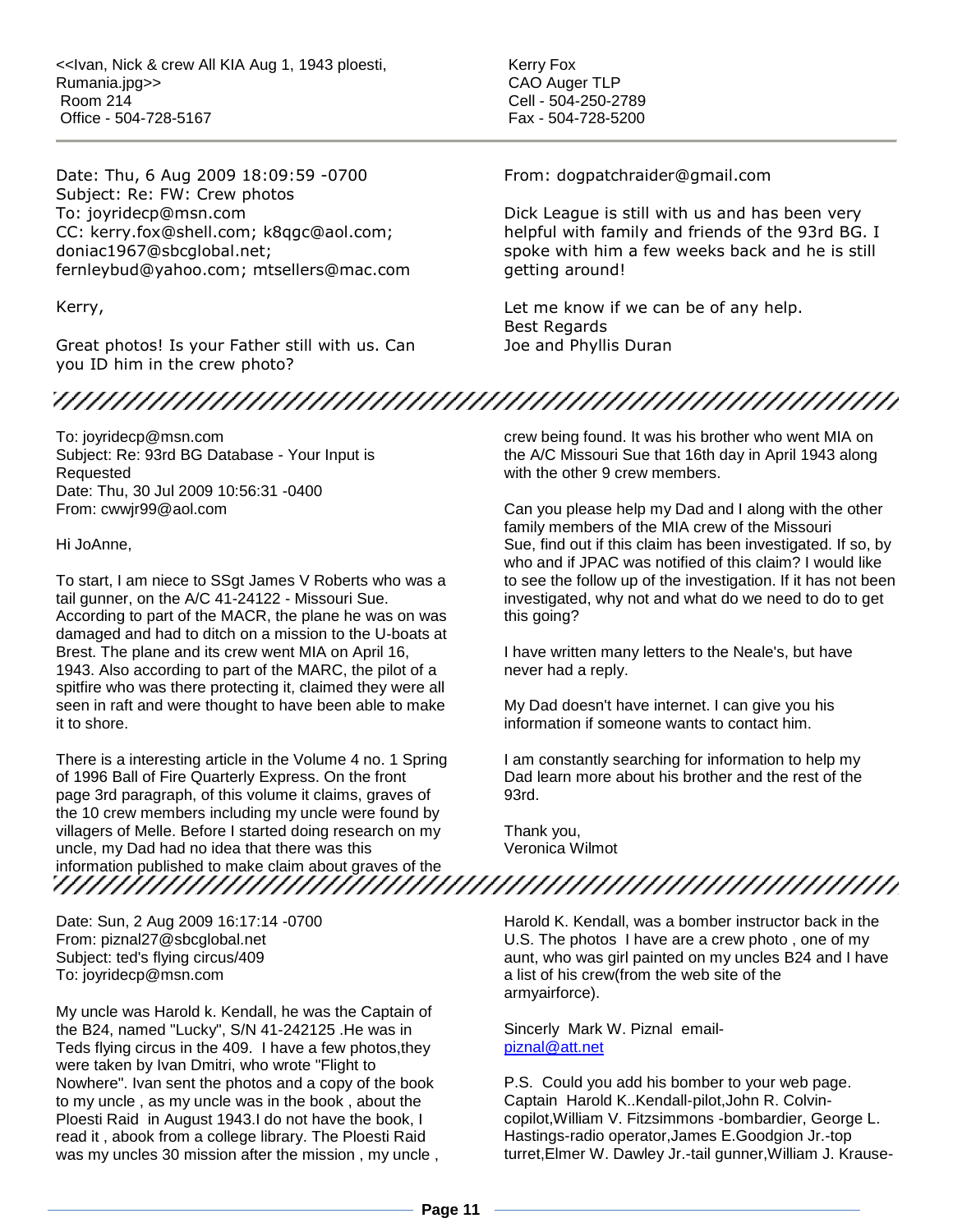From: Joe Duran [<dogpatchraider@gmail.com>](mailto:dogpatchraider@gmail.com) Date: Thu, Aug 6, 2009 at 5:58 PM Subject: Harold (Hap) Kendall To: [piznal27@sbcglobal.net](mailto:piznal27@sbcglobal.net) Cc: John Marx [<109clearview@verizon.net>](mailto:109clearview@verizon.net), jim guddal [<jguddal@yahoo.com>](mailto:jguddal@yahoo.com), Kent Jaquith [<qajk38@bendbroadband.com>](mailto:qajk38@bendbroadband.com), Don Morrison [<doniac1967@sbcglobal.net>](mailto:doniac1967@sbcglobal.net), Blaine Duxbury [<BDUX@aol.com>](mailto:BDUX@aol.com), Cal [<k8qgc@aol.com>](mailto:k8qgc@aol.com), Michael Sellers [<mtsellers@mac.com>](mailto:mtsellers@mac.com)

### Mark,

Great to hear from you and that you are searching for info on your uncle Harold Kendall. Their are many family and friends in the 93rd BG - 409sq that remember your

# uncle.

Date: Mon, 3 Aug 2009 14:49:38 +0100 From: Richard.Hearing@beds.ac.uk To: joyridecp@msn.com Subject: 93 BG Request

#### Hi,

I am looking to find some information on the plane 'Thunder Mug' (Tail #240246) which I understand crashed near the town of Bedford (in the UK) on 30th October 1943 due to Mechanical Failure, killing the pilot

From: WilLiscomb@aol.com

Date: Fri, 14 Aug 2009 10:47:10 -0400 Subject: For 93rd BG historian To: joyridecp@msn.com Sir;

I could not find an e-mail address for your group historian, could you please forward this to him for me. Best Regards, Bill Liscomb

#### Dear Kelsey;

Thanks for getting me straightened out regarding which unit my dad was in...I knew it had a 9 and a 3, and was attached to the 8th, so I guess my aging mind juxtaposed it into the 389th. I've attached a .doc file of his entire WWII story. Just days before his passing, he gave me two items I never knew he had until that day - a diary and a photo album from Switzerland. Feel free to use all or part of his story in any way you wish with one condition - that he be given credit as the author. Thank you

Bill

In a message dated 8/13/2009 11:39:51 A.M. Pacific Daylight Time, kelsey@389thbombgroup.com writes: Dear Bill,

41-242125 (from 8th air force web site).

My uncle Joe Avendano started his tour of duty with your uncle at Cal Aero flying school in Ontario,Ca in 1941 and finished together flying the Low Level Ploesti raid Aug.1,1943 over Romania. The Ploesti mission was also my uncles 29 or 30 mission. He was lost over the skies of England - Jan.23,1944

If I can be of any help please give me a call. My wife Phyllis and I help out with the yearly reunions with the 93rd BG and are going to make the outing in Oct. It would be great if you could make it.

Best regards Joe and Phyllis Avendano Duran Nephew of Capt Joe Avendano Original 93rd Pilot 1942-1944

Frank Kilcheski. I was wondering if the exact location of the crash site is known, as I am trying to track down the origin of a B-24 known to have crashed in Moggerhanger Park, a small estate near Bedford, in 1943. Any assistance would be greatly appreciated, even if it is just to confirm that this was not the same plane.

Many Thanks, Richard Hearing

Thanks for contacting me and writing about your dad and you hang gliding passion. How wonderful it must be to fly like a bird. I'd be happy to let you use our 389th logo, but according to my records, your dad never belonged to the 389th Bomb Group. He was in the 93rd Bomb Group when he flew the Ploesti mission, as was Jake Geron. The 93rd was nicknamed "Ted's Travelling Circus" for it's original commanding officer Ted Timberlake. I have drawn all of the 8th Air Force heavy bomb group insignia and have attached the 93rd's. Feel free to use it as you wish. These insignia are public domain and you don't have to have permission to use them.

As for your father's memoirs, I commend you for encouraging him to write it all down. I wish more of our veterans would do this. It's very kind of you to offer and I would indeed appreciate having a copy of it. I might be able to use the portion related to Ploesti on my August 1, 1943, mission report. With your permission, I would also like to share it with a few of my colleagues who are enthusiastic researchers and scholars of the Ploesti mission. I encourage you to contact the historian of the 93rd BG<http://www.93rdbombardmentgroup.com/> and offer him a copy of your dad's wartime memoirs. I'm sure he would be very pleased to have a copy.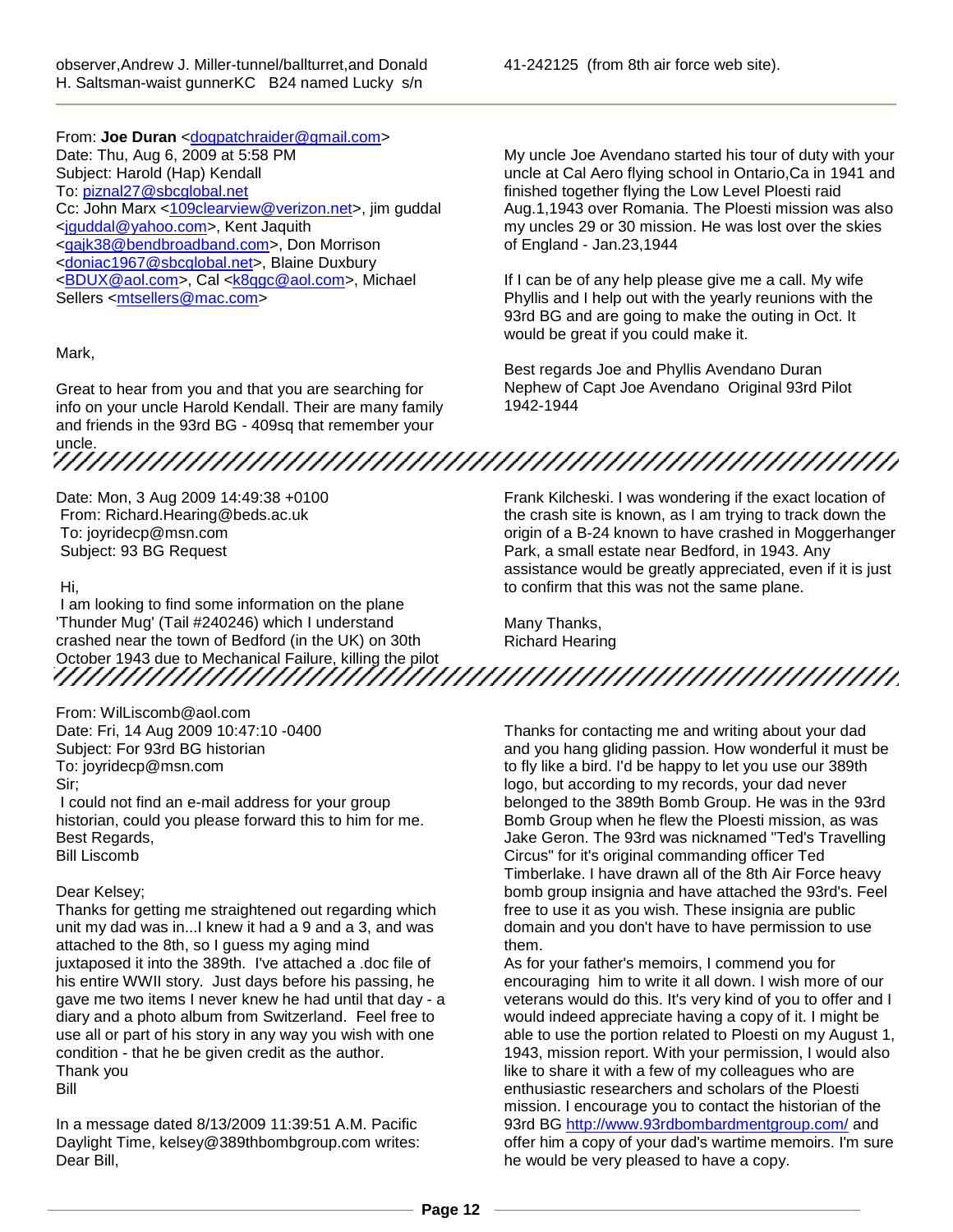Thanks again for sharing this important history with us.

Respectfully, Kelsey McMillan 389th Bomb Group Official Historian

----- Original Message ----- **From:** [WilLiscomb@aol.com](mailto:WilLiscomb@aol.com) **To:** [kelsey@389thbombgroup.com](mailto:kelsey@389thbombgroup.com) **Sent:** Thursday, August 13, 2009 11:15 AM **Subject:** 389th emblem

#### Kelsey;

Thanks for your website. My father, Russell P. Liscomb was a co-pilot in the "Death Dealer," the pilot was Alva "Jake" Geron, and this was one of the lucky planes to return from the first Ploesti run. Shortly after Ploesti, they landed in Switzerland and became the first

-------- Original Message -------- **Subject:** Re: M8XR - 93rd BG - **Date:** Mon, 24 Aug 2009 20:45:50 -0500 **From:** Fred Preller [<f3red@preller.us>](mailto:f3red@preller.us%3E) **To:** Graphics Department [<artwork@allegrapc.com>](mailto:artwork@allegrapc.com%3E) **CC:** [Historian@Mighty8thAF.Preller.US,](mailto:Historian@Mighty8thAF.Preller.US) Econfina Tackle Traders [<econfinatackle@knology.net>,](mailto:econfinatackle@knology.net%3E) [swcoxclu@knology.net](mailto:swcoxclu@knology.net) **References:** [<C6695A25-5820-4E0B-AF59-](mailto:C6695A25-5820-4E0B-AF59-97165025CFC2@allegrapc.com) [97165025CFC2@allegrapc.com>](mailto:C6695A25-5820-4E0B-AF59-97165025CFC2@allegrapc.com)

Sorry - I meant to mention I have no, repeat NO, knowledge of Gay, and little knowledge of the 93rd, other than what is on my website (domain Mighty8thAF.preller.us).

Graphics Department wrote: Dear Mr. Preller,

My name is Steve Cox. I am the editor of the Florida Antique Tackle Collectors Magazine, and recently acquired several pieces of fishing tackle owned by Major Greenwood George Gay, of Pensacola, Florida. In learning more about Major Gay, it became apparent that as interesting as his old fishing tackle is, the man who owned it was far more so. My daughter, Nicole Cox, is working on her PhD in History at the University of Florida and assisted me with my search for more information on Major Gay. Her computer work led me to your website for the 93rd Bombardment Group. I am writing an article about Major Gay and his tackle for our upcoming issue of the FATC magazine and would like to include some of your photos and link information to your website. As a tribute to all of the WWII veterans, I want this story to have special meaning, and would like to send a number of additional copies to the attendees at the upcoming reunion in October at Shreveport/Barksdale AFB, Louisiana. If you would be so kind, please

bomber crew to be interned. My father was later traded for a Luftwaffe officer and sent stateside. Several years after the war ended he rejoined the Air Force and retired after 27 years of service. He passed away on July 25, 2003 at the age of 86. Long before he died, I asked him to write his experiences down so what he did can be remembered. The resulting story is 24 pages long and is quite an amazing tale. If you are interested, I will gladly send it to you, and if you do like it, it would be fine to post it on your website.

Whether or not you agree, the offer for my father's story stands.... Best Regards Bill Liscomb LightWing Productions 185 Via Las Brisas San Marcos, CA 92069

advise how many attendees are anticipated so that I may adjust my print quantity accordingly. We are a small, not-for-profit organization, and cannot print large quantities, but may be able to add an additional 50 - 100 copies of the 24 page color magazine, which will be printing in the next two weeks. Do you know the name of Major Gay's B24 plane or any crew members? Also, do you have any photos of him? In talking with one of the family members, they indicated many of Major Gay's personal effects were lost in Hurricane Ivan in 2004. Was he in 328th, 329th, 330th, or 409th Squadron. Your website and the National Archives and Records Administration assisted in pinpointing his prison camp as Stalag Luft 1 Barth-Vogelsang Prussia 54-12.

Any information you can assist me with will be greatly appreciated. I lost my dad in January 2008. He was a US Navy veteran of the Korean war and served as a gunners mate on the destroyer escort George E. Davis, number 357. We are losing so many of our veterans, and I would like my readers to have something to remember them by...

I'll forward the text of the article as soon as it is finished; we are waiting on this final information to complete the draft.

Best Regards, Steven W. Cox

760.518.3281

Please note, this email is coming from the desk of our graphic designer at Allegra Print & Imaging. My addresses are in the CC section of this email. You can respond to this email or the addresses in the CC section.

Fred Preller Fate, Texas Webmaster: - [HTTP://WWW.384thBombGroup.com/](http://http/WWW.384thBombGroup.com/)

- [HTTP://Mighty8thAF.Preller.US/](http://http/Mighty8thAF.Preller.US/)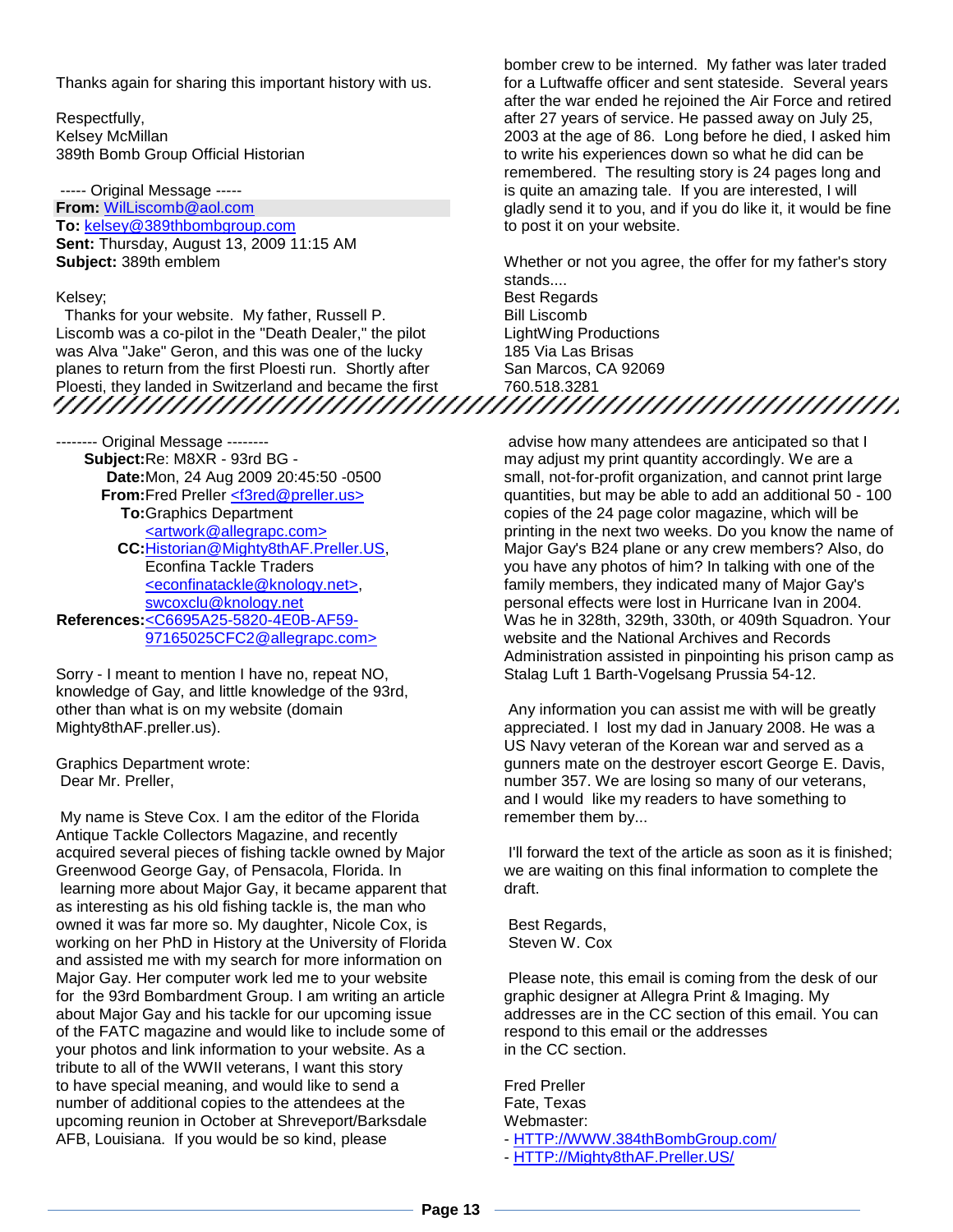From: doniac1967@sbcglobal.net To: artwork@allegrapc.com CC: dogpatchraider@gmail.com; joyridecp@msn.com; 109clearview@verizon.net; jguddal@yahoo.com Subject: RE: Re: M8XR - 93rd BG -] Date: Tue, 25 Aug 2009 17:32:21 -0400

Hi,

This is what I have from my collection.

Plane was 42-100323 Radio call letter (RCL) "J" of the  $330<sup>th</sup>$  BS. At that time in the war the only official marking on the plane would have been the large white circle on the tail with a "B", below the circle was 2100323 then J below the #. There would not have been BS codes at that time.

B 2100323  $\overline{\mathbf{J}}$ 

The plane was a B-24J -90-CO built at Consolidated (San Diego) and was OD in finish.

Plane was lost on Feb 25, 1944. I do not have a photo of the plane nor Mr. Gay.

Most of the crew survived being lost on a mission to Fürth and became POWs. The Pilot McCartie and Engineer Brown were Killed and buried at Nieder.

I have included a scan of the flight record for the day they were lost.

Best Regards,

Don Morrison 93<sup>rd</sup> BG Historian 1375 West Comet Rd Clinton OH 44216

# 

From: moe2revs@cox.net To: joyridecp@msn.com Subject: 93rd BG Info Date: Sat, 8 Aug 2009 12:01:18 -0700 Dear Joy Ride, Have been doing some investigation of your website, looking for information about my father, SSgt. Richard W. Ford, who served as a tail gunner with the 93rd, 330th squadron in 1944-45. I located the serial number of his plane, the "Picadilly Virgin?" on the list of planes on your

From: doniac1967@sbcglobal.net To: joyridecp@msn.com; moe2revs@cox.net; k8qgc@aol.com; dogpatchraider@gmail.com; mtsellers@mac.com Subject: RE: 93rd BG Info Date: Mon, 10 Aug 2009 09:24:28 -0400

site: 450534 but your list shows ? in the space for name. Was able to Google a picture of the Picadilly Virgin? which also lists all her identifying info. It credits Peterson Air and Space Museum. Would that museum be the best place to look for information on that plane and her crew or does your organization have any such records? (The pilot's name was Neville Libby (sp?)) Anything you could tell me would be appreciated.

Thanks. Shelly Ford Moe

The plane was named "Piccadilly Virgin?" This list on the web page is old. I do have some  $330<sup>th</sup>$  flight records for that time period. Do you have his list of missions?

**Thanks** 

Don Morrison

Hi Shelly,

To: joyridecp@msn.com Subject: 93 BG request Date: Tue, 11 Aug 2009 13:23:46 -0400 From: burnettmo@aol.com

Hello, I am looking for any information about my father who served as a Sargent in the 93rd Bombing Group. His name was Hugh Ronald Murphy and his DOB was June 1, 1925. He was from Hudson, Wisconsin. I know he was young, I believe 17 yrs. old when he signed up because I remember my mom telling me his father had to sign the papers for him to enlist in the Army Air Corps. So this would put the year he enlisted in 1942 or 1943. My father passed away in 1997 and he never really

spoke about it. I do have a few pictures of him from WW II. I would be happy to copy and share them with your group. I know he was a radio operator on a bomber. He really wanted to be a bomber but he said he didn't pass the test.

Really this is all the information I have. I would love to know any missions he flew on, and where, and if any of the men from his group are still alive. I do have a half of a picture of him and 5 of the guys standing or kneeling in front of the plane and the first number on the plane is the number "6". My father is the handsome guy standing 2nd from the left... I looked at all of the photos you have on your web site and did not see this same photo.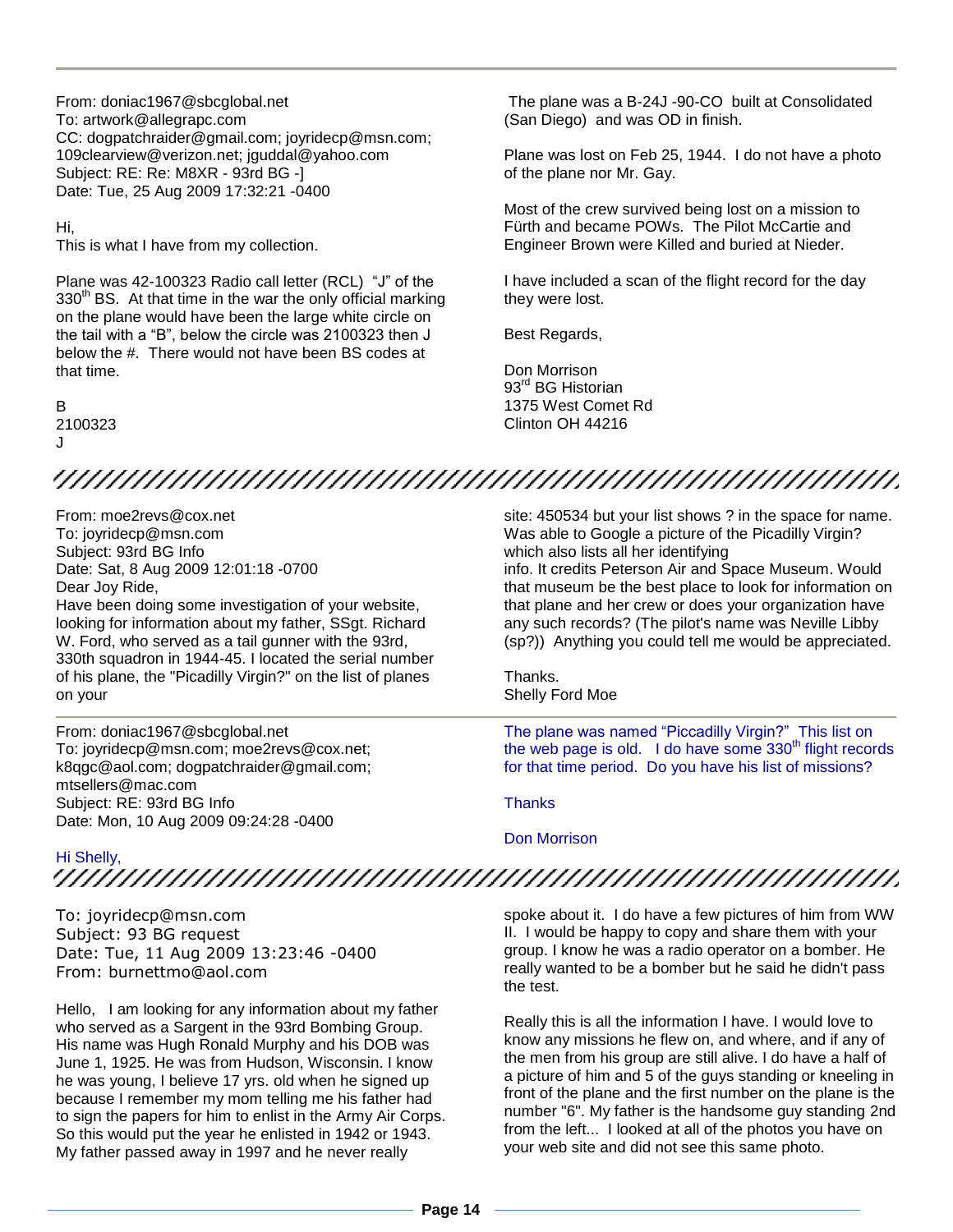Thank-you so much for any information you could get to me. I really appreciate it. I am thinking I might like to join the group also. I am very proud of my father and the fact that he served in World War II.

Sincerely,

Maureen Murphy Burnett, New Orleans, LA 70125 

----- Original Message ----- **From:** [koen wouters](mailto:koen.wouters1@telenet.be) **To:** [dogpatchraider@gmail.com](mailto:dogpatchraider@gmail.com) **Cc:** [koen wouters](mailto:koen.wouters1@telenet.be) **Sent:** Sunday, August 09, 2009 11:58 PM **Subject:** Godfather Dear Mr and Mss DURAN,

As I was searching on the net for information about 2e Lt Alvin KIBLER I found your adress on the site of the 328th Bomb Sq.

As my father, who was a war orphelin of the second world war learned me, I continue having great respect for all the young man who gave their lives for freedom and democratie in the second world war.

So I became godfather off the graves of 2e Lt Alvin KIBLER (328th Bomb Sq/93rd Bomb Gp Heavy) and of William H. Wender, technician 4 Class of the 38th Infantry Rgt/2nd Inf Division.

**From:** <u>agnes\_vdb</u> **To:** [Joe Duran](mailto:dogpatchraider@gmail.com) **Sent:** Saturday, August 15, 2009 11:22 PM **Subject:** Re: Godfather

#### Dear Mr and Mss DURAN?

I was so happy to receive your mail. Thanks to your information 2e lt KIBLER becomes already more than a small white cross on a grave yard. Of course any information about this young soldier stays welcome. The fact you answered my mail will be extremely motivating for my brothes and sisters who also became godfathers of graves on the grave yard of Henri Chapelle. As I already said next month there wille be a small parade on

#### **From**:Joe Duran

**To:** [koen wouters](mailto:koen.wouters1@telenet.be) **Cc:** [JOANNE WILLIAM SARGENT](mailto:joyridecp@msn.com) ; [Charles Sill](mailto:chrssl2@clearwire.net) ; [Don](mailto:doniac1967@sbcglobal.net)  [Morrison](mailto:doniac1967@sbcglobal.net) ; [Cal Davidson](mailto:K8QGC@aol.com) **Sent:** Wednesday, August 19, 2009 7:41 PM **Subject:** Re: Godfather

#### Koen,

I apologize for our slow response to your email. It's wonderful to hear stories like yours about how you continue to honor our fallen loved ones. We too have an Uncle, Captain Joe Avendano buried in England at the American Cemetery in Cambridge. Thank you for your kindness it is greatly appreciated!

On you question about 2nd Lt. Alvin Kibler I have very little information on him but will share what I have. With your permission I would like to forward your email to a few others and see if they might have more information Every year, in september, we bring some flowers to their graves in Henry Chapelle. Fallen but not forgotten! Why am I writing all this in my best english? Well, I would like to become some more information of both men. Who where they, do they still have family a live? Maybe the family will be happy to know that so far from home, their oncle, grandfather... is not forgotten. Their graves are visited every year, their lives have not been given for notting, they are remembered and honored.

Maybe you can give me more information or even pass my adres towords services who can help me by this search.

Sorry for my English writing.

In the hope to become some more information I thank you in advance, respectfully, Koen WOUTERS Beersel/Dworp, Belgium

this grave yard with representatives of de US governement and the Belgian state.Survivers of WW II and the battle of the Bulge participate of course. The children of the school of Henri Chapelle are also present and walk hand in hand with those ancient soldiers. So the rememberance is given trough from generation to generation. I think the fact that we don't forget is not known enough in the States. It is a pitty because it's important not only for the familys of the fallen brave young men but for rememberance on its own. I will send you some photographs off the ceremony ath the end of september. Koen

On Sept. 21,1944 while on a raid to Koblenz marshalling yards, two planes collided in the clouds near Inglemunster, Belgium. The two planes were piloted by Lt. Everett E. Johnson of the 328th and Lt. Clair F. Mullin of the 330th. Lt. Kibler was the navigator on Johnson's crew. There were only 5 survivors, all were from Johnson's crew. Also there was a written report filed four days after the accident by Naughty Nan's pilot Lt Johnson recorded in our 93rd BG history book called Ted's Travelling Circus. It's rather lengthy I'll see about getting that to you later.

I'm so sorry that I can't help you with the other gentleman you inquired about.

Thanks again for remembering. We will be in touch soon,

Phyllis

than I do.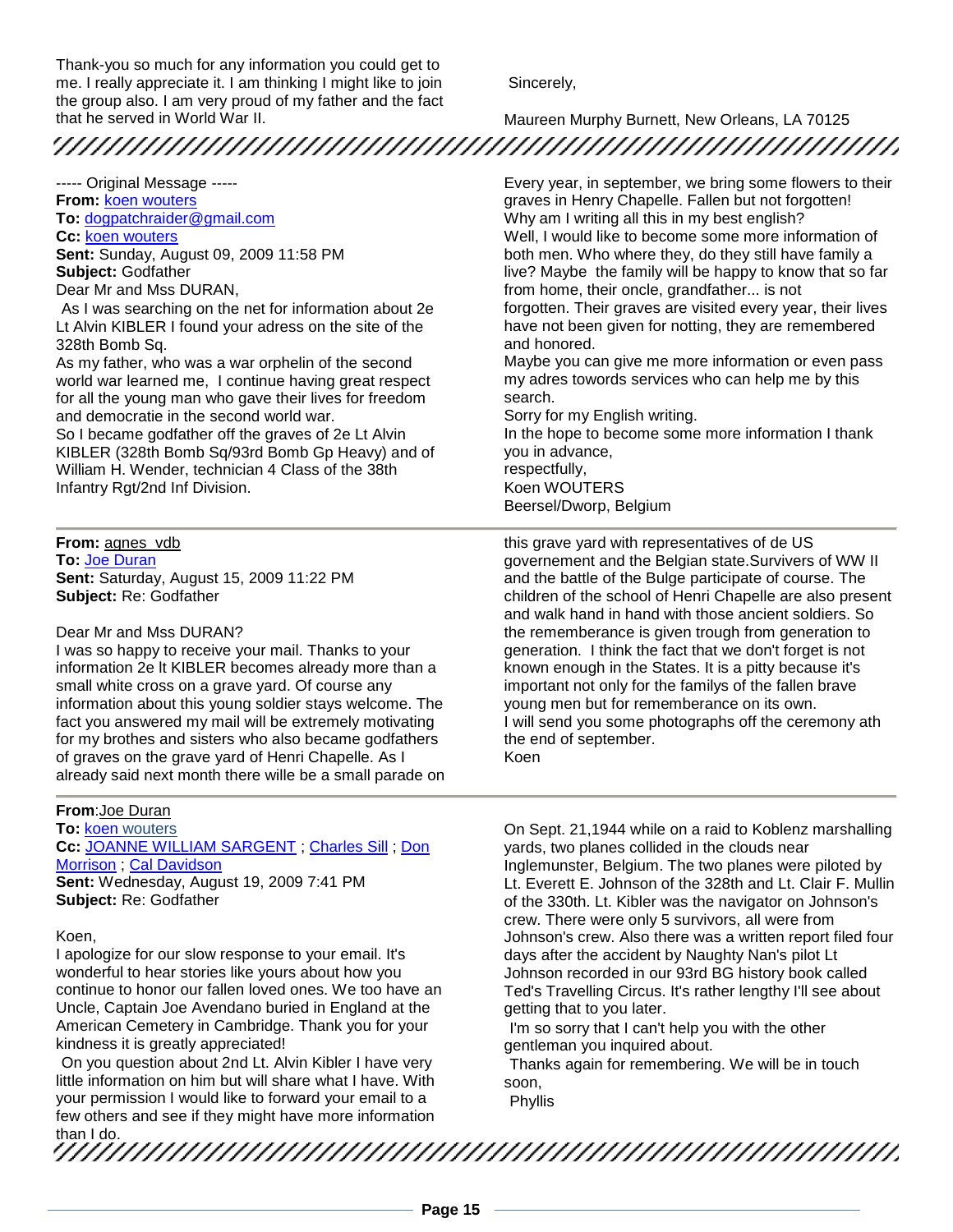From: dmp@gorowan.com <dmp@gorowan.com> Subject: Your website To: jguddal@yahoo.com Date: Tuesday, September 15, 2009, 1:20 PM

My uncle George B. Brandon, Jr. from Concord, N was 2nd. Lt 330th, was POW crashed near Wangerin on 6/20/44 in B-24 #4295039 record source MACR 6152.

On Wed, Sep 9, 2009 at 12:58 PM, Walter Ruff [<theruffs@sbcglobal.net>](mailto:theruffs@sbcglobal.net) wrote: Dear Mr. Duran,

My name is Walter Ruff. My dads name was Richard Ruff. He was in the 93rd Bomb Group 409th Squadron. He was in England from June of 1944 to May of 1945. He flew out of Norwich, England. My Dad passed away in June of 2004 and my Mom passed away last December. I knew very little abut my Dad's war

From: dogpatchraider@gmail.com To: joyridecp@msn.com Subject: Fw: 2009 Reunion Date: Wed, 9 Sep 2009 15:15:58 -0700

----- Original Message ----- **From**:Joe Duran **To:** [Walter Ruff](mailto:theruffs@sbcglobal.net) **Sent:** Wednesday, September 09, 2009 2:47 PM **Subject:** Re: 2009 Reunion

**Walter** 

I want to first say that it is good to hear from you and you are not alone in your quest for info about your father. There are many resources to aid you in your **search for** info. One is the 93rd BG news letter (Ball of Fire) that

My father John William Patterson never entered service but helped build the Norden bomb sights in Durham, NC during the war.

My wife's father William Jay Smith was a navigator on a B-24 during the war. He was from Kannapolis, NC

Dan Patterson  $\mu$ 

experience. Are there any resources available on the history of these men who flew at the same time my Dad did.

I have looked at Ted's traveling circus web sight and wondered if there were other resources similar to this. I am a retired school teacher from Texas and finally have the time to do some research on this subject. Thank you for any information you can give me.

Walter Ruff

#### you can subscribe to. You can then post request for info about your Dad.

The 93rd BG history book written by Carroll (Cal) Stewart list your father on the 93rd rolls but that is it. Any info ,like the name or names of this Pilots and crew members will help.

Many of the crew info is listed under the pilots name.

We also have a yearly reunion that has a number of 409 sq members that show up and family and friends are able to fill in much of the history. Our web site has the reunion info on it if you are interested. Best Regards Joe Avendano Duran

Nephew of Capt Joe Avendano Pilot 328-329th sq 1942-1944

JoAnne Sargent, BOFQE Editor 1458 Locust St. Denver, CO 80220 303-333-0698 Email: joyridecp@msn.com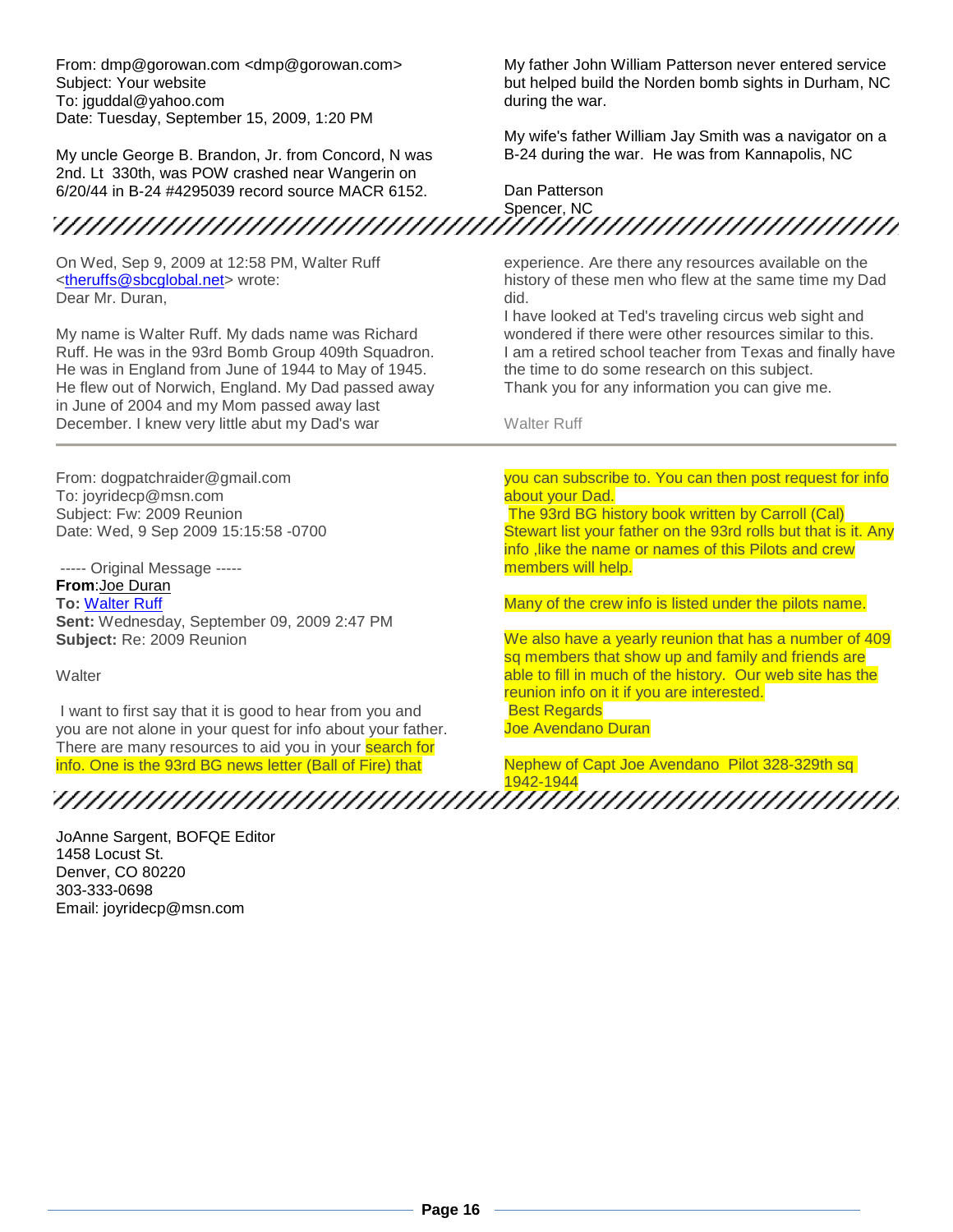### **PAST AND FUTURE B24 EVENTS**

I am sharing a couple events that I received and passed along on email. I received positive feedback from the members about the "Tupelo Lass". I wanted to notify the members who received their newsletters through regular mail of these events and the ability to contact the individuals directly.

*JoAnne Sargent*

### **PRESENTATION OF MODEL OF THE "TUPELO LASS"**

From: LPScott62@aol.com Date: Thu, 27 Aug 2009 13:42:13 -0400 Subject: Presentation of model of the "Tupelo Lass" to the Veterans Museum in Tupelo, MS To: joyridecp@msn.com

Hey BOFQE guys and gals - Just like you to know about this presentation on 7 September which I and Tommy Carr have planned. Here's my memo to the mayor's office and Tupelo Journal about the presentation -

### To Mayor Reed -

Thanks for taking my call and scheduling the councilman to be present at our presentation of the model of the "Tupelo Lass" to the Tupelo Veterans Museum (Tony Lute, curator) -- at 1:00 pm on 7 September.- (Tony says the museum is normally closed on Mondays - But go around to the rear door for access.)

The Tupelo Journal has been contacted and photos have been made - and an article will be run in the Journal on Wednesday of next week -

The following is a bit of history of this WWII B-24 bomber -- written to the paper last week --

My name is Leland P. Scott (I go by Patrick - my middle name)

I have a story and an event that I think is newsworthy - For publication in the Journal.

My friend Tommy Carr in Tupelo has constructed a model of the "Tupelo Lass" from a kit which I purchased for him. The "Tupelo Lass" was a B-24 bomber piloted during WWII by a Tupelo native, Jake Epting, Jr. They flew on many missions over occupied Europe including the famous Ploesti oil refinery low level raid over Romania. The model built by Tommy has been reproduced in detail and has a wing span of 48 inches. The "Lass" was a bomber in the 409th Bomb Squadron of the 93rd Bombardment Group (Heavy) of the Mighty 8th Air Force.

We intend to donate this model to the Veterans Museum on West Main in Tupelo on 7 September 2009 at 1:00 pm. The curator of the museum is Tony Lute at 844- 1515. Please feel free to contact him about this presentation.

I will be submitting a detailed story of the Tupelo Lass to you there at the Journal (or as directed) for publication as you see fit.

Please reply to this email and provide further instructions - If a photographer could be present - it would be great !! I actually think this occasion would be something the mayor would like to be informed about and maybe attend in person.

There remains only one living member of the crew of the Tupelo Lass - He is Ben Kuroki - a gunner on the bomber - one of the few Japanese-Americans ever allowed flight status during WWII. Another member of the crew, the navigator, passed away this year in Denton, TX - He was Ed Weir whose log books were the source data for the book "Down To Two Feet Altitude" written by Jim Wells of Denton, TX. It tells the story of the Tupelo Lass in detail.

I will provide more info in the article - which I hope to produce in the coming week - Please respond to this memo - So that I can have a contact at the Journal. I can be reached by email or on my cell phone at 321- 266-3831.

Between now and early September I will be on the road - But hope to arrive Tupelo around 6 September for the presentation at the Museum on 7 September. Thank you for your attention to this Story.

\*´¨) Patrick Scott

¸.·´¸. ·´¨) (¸.·´ "Whether the Cup with sweet or bitter run, The Wine of Life keeps oozing drop by drop, The Leaves of Life keep falling one by one." \_\_ Omar Khayyam (Rubaiyat)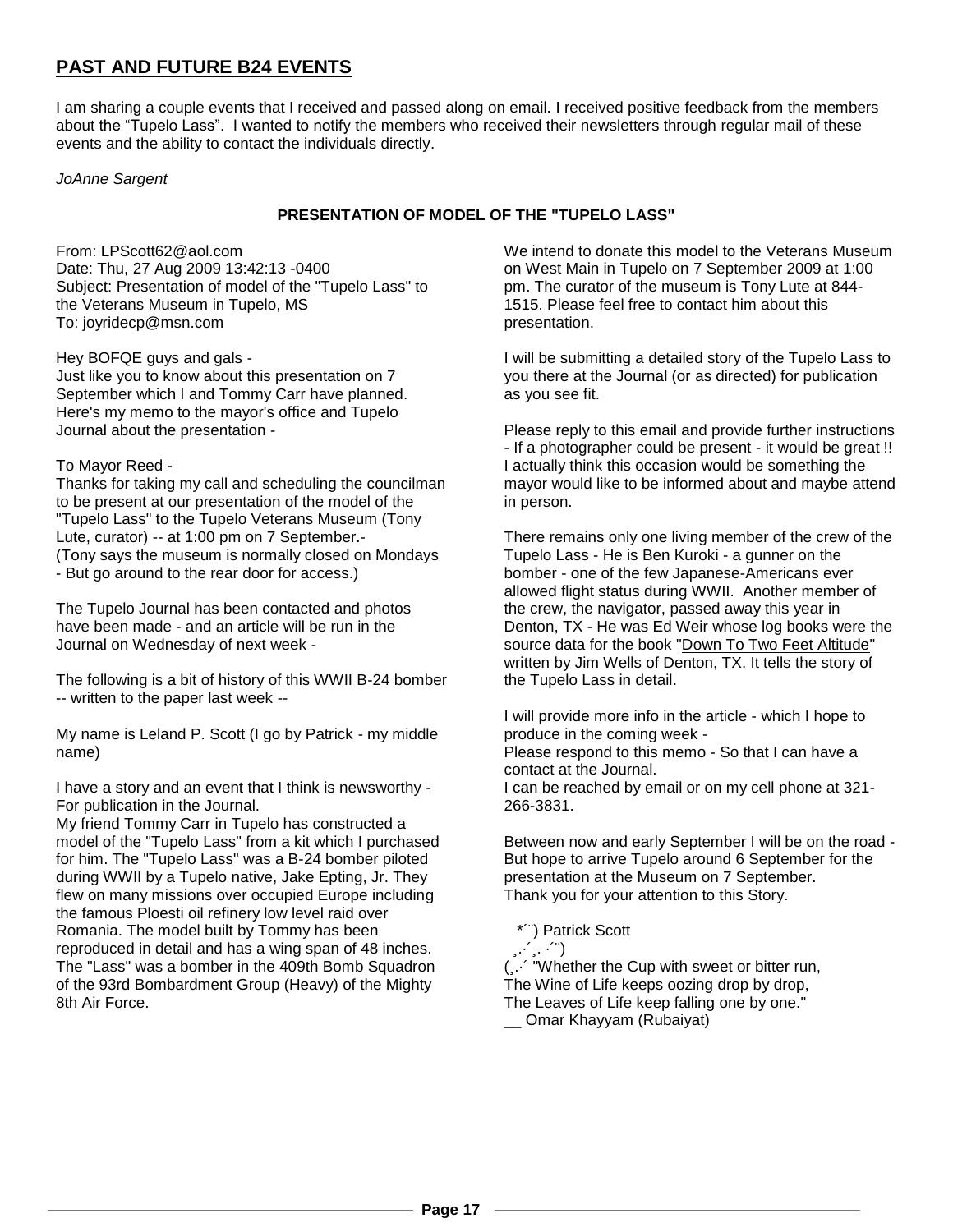### **B-29 / B-24 Squadron Tours**

From: [tschmid@austin.rr.com](mailto:tschmid@austin.rr.com) To: [tschmid@austin.rr.com](mailto:tschmid@austin.rr.com) Subject: WWII Veterans CAF AIRSHO special guests Date: Tue, 25 Aug 2009 21:02:37 -0500

WWII Veterans are invited to CAF AIRSHO in Midland with complimentary admission on Saturday and Sunday Oct 10-11

- Sat/Sun Free Admission for any WWII Veteran, plus one guest
- Special parking area and a ride into the grounds to the WWII Veteran Tent
- Lunch provided by the CAF Desert Squadron

**Contact Col Darrell Sanders of the Desert Squadron**, for information and arrangements.

Darrell 432-563-1000 ext. 2258 (CAF Headquarders)

### **World War II Veterans Tent**

Sponsored and hosted by the CAF Desert Squadron. WWII Veterans are welcomed into a large tent with tables and chairs (shaded.) WWII Veterans also get special parking and a ride to the tent, as well as other places as needed. The tent is located on the east side of the HQ/Museum. Desert Squadron provides a lunch and drinks.

### **Other Events:**

**Friday Oct 9:** A day for relaxing around the hangars and museum, and watching CAF aircraft arrive from around the country.

 **11:30am "Save the Girls" BBQ Lunch** in CC Hangar (info below and at link) Help support the museum's collection of authentic World War II aviation Nose Art ® Details: [http://airsho.org/?page=cms/index&cms\\_page=8](http://airsho.org/?page=cms/index&cms_page=8)

#### **7:00pm American Combat Airman Hall of Fame** 2009 Induction Dinner You will want to return year after year for this very moving event. Details: [http://airsho.org/?page=cms/index&cms\\_page=19](http://airsho.org/?page=cms/index&cms_page=19) *(I NEVER miss this! - it is a highlight of my AIRSHO weekend)*

**Saturday & Sunday Oct 10-11** AIRSHO **<http://www.airsho.org/>**

 The Sunday show is a repeat of Saturday. Aircraft: [http://airsho.org/?page=cms/index&cms\\_page=6](http://airsho.org/?page=cms/index&cms_page=6)

**B-24A Liberator Ol' 927** will be open for tours both days. Rides may be purchased for \$450 per seat.

**B-29 Superfortress** *FIFI* will be open for tours both days. re-engine project Updates & Photos**:** <http://www.cafb29b24.org/a/B-29-Updates-2009.htm>

### **PS: if you plan to attend AIRSHO in Midland, please let me know.**

### *Keep 'em Flying!*

Toni Schmid Stevenson B-29 / B-24 Squadron Tour Director 512-796-1123 cell Commemorative Air Force ~ *Honoring American Military Aviation Through Flight, Exhibition, and Remembrance* [www.cafb29b24.org](http://www.cafb29b24.org/) (Squadron) [www.commemorativeairforce.org](http://www.commemorativeairforce.org/) (HQ) b<sub>24</sub>rides@gmail.com</u> for B-24 Flight Reservations Follow us on Twitter: <http://twitter.com/CAFB24> <SackTime.jpg>

AIRSHO offers a lot of special activities and events, both during and prior to AIRSHO. Consider some or all of these activities to make your AIRSHO visit a truly spectacular and unique experience!

### *Save the Girls* **Lunch**

Enjoy live entertainment and authentic West Texas barbeque, all while supporting the world's largest collection of World War II Nose Art® at the "Save the Girls" lunch, Friday, Oct. 9, 2009. The lunch will be held in the Commemorative Center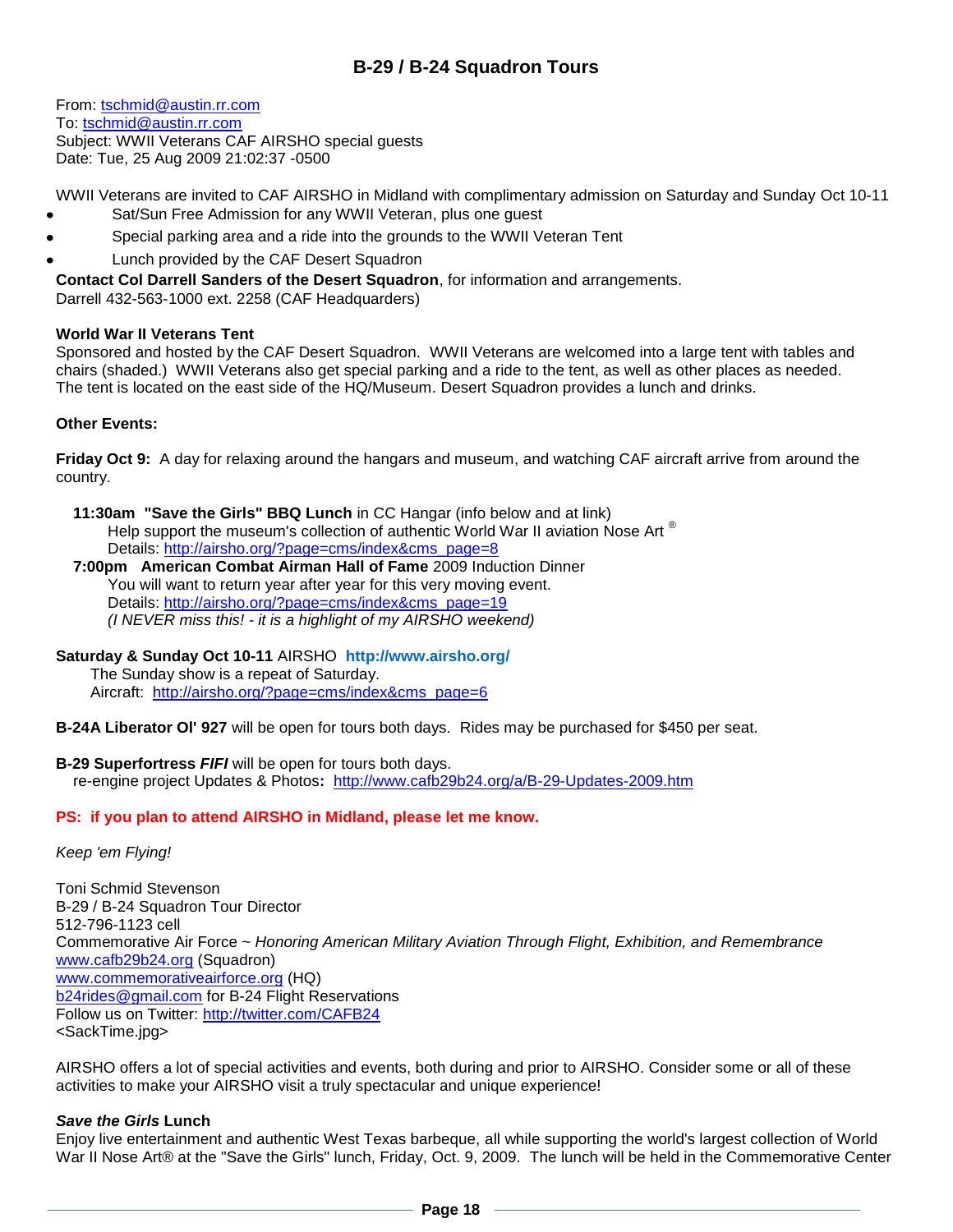from 11:30 a.m. to 1:00 p.m. Tickets are \$30, with sponsorship tables available.

To order tickets or reserve your table for this unique and memorable experience, call the Special Events Coordinator at (432) 563-1000 ext. 2270 or email [ariggs@aahm.org.](mailto:ariggs@aahm.org) A portion of the proceeds help in the operation of the Aviation Nose Art Gallery and Conservation Lab in the CAF Airpower Museum.

### **American Combat Airman Hall of Fame Banquet**

Dine with true aviation heroes at the 13th annual American Combat Airman Hall of Fame (ACAHOF) banquet Friday, Oct. 9, 2009, at the Midland Center in **downtown Midland**. The ceremony will honor seven individuals and one combat unit. In addition to the induction ceremony, the CAF Airpower Museum will unveil exhibit panels featuring each inductee. The CAF established the ACAHOF in 1997. Its purpose is to recognize Americans whose service in the air during any war or conflict reflects credit upon the fighting men and women of the United States.

The banquet is a guaranteed sell-out. If you are planning to attend this unique and memorable event, order your tickets or reserve your table early by calling the Special Events Coordinator at (432) 563-1000 ext 2270 or email [ariggs@aahm.org.](mailto:ariggs@aahm.org) The 2009 inductees are: Col. Dean Caswell, USMC (Ret), Lt. jg Ross Thomas Collins, USN (WWII), Lt. Col. James W. Empey, USAF (Ret), Walter Tom Holmes, Lt. Col. (WWII), Fred Ohr, Maj. (WWII), Orville "Blackie" Blackburn, MSgt (WWII), Col. Darrell Welch, USAF (Ret) and 49th Fighter Group

#### **AIRSHO Accommodations**

Be sure to log on to [www.airsho.org](https://dnbweb1.blackbaud.com/OPXREPHIL/Link.asp?link=383201) to book your accommodations for the 2009 CAF AIRSHO! It's on the one stop shop for all of the Midland/Odessa area hotels. See you at AIRSHO! [Click here to go directly to the Accommodations page..](https://dnbweb1.blackbaud.com/OPXREPHIL/Link.asp?link=383200).

**American Combat Airman Hall of Fame Induction Dinner** *Friday, October 9, 2009, 7:00 p.m. Ticket Information: 432-563-1000 ext 2270* **"Save the Girls" Lunch** *Friday, October 9, 2009, 11:30 a.m. Ticket Information: 432-563-1000 ext 2270* **CAF Airpower Museum** *Free of charge during AIRSHO!* **Gift Shop Chalets and Reserved Seating**